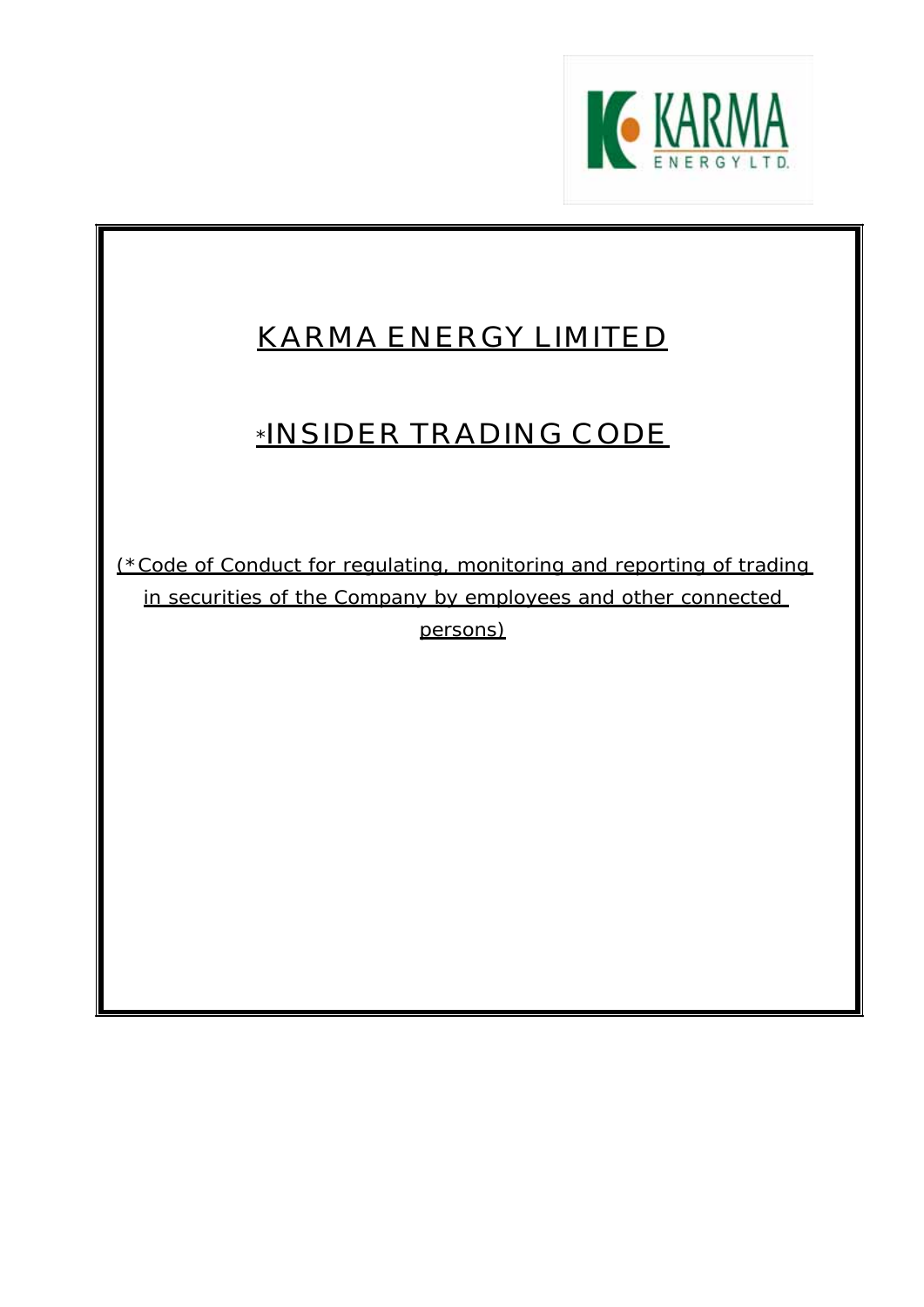

# **1) TITLE** :

This code is the Code of Conduct for regulating, monitoring and reporting of trading in the securities of Karma Energy Limited by its employees and other connected persons. For the sake of brevity, it shall be known as "Karma Energy Limited – Insider Trading Code".

# **2) STATUTORY RATIONALE** :

This code has been made pursuant to Regulation 9 of Chapter IV of the Securities and Exchange Board of India (Prohibition of Insider Trading) Regulations, 2015.

### **3) APPROVAL AND COMMENCEMENT**:

This Code was approved by the Board of Directors of Karma Energy Limited on  $28^{th}$  May, 2015 and becomes effective from 15<sup>th</sup> May 2015.

### **4) DEFINITIONS**:

| <b>Expression</b>    | Meaning                                                                               |  |  |  |  |  |  |  |  |  |  |  |
|----------------------|---------------------------------------------------------------------------------------|--|--|--|--|--|--|--|--|--|--|--|
| Act                  | Means Securities and Exchange Board of India<br>Act, 1992.                            |  |  |  |  |  |  |  |  |  |  |  |
| Board of Directors   | Means Board of Directors of Karma Energy<br>Limited                                   |  |  |  |  |  |  |  |  |  |  |  |
| Body corporate       | Means a Body corporate as defined<br>in<br>Companies Act, 2013.                       |  |  |  |  |  |  |  |  |  |  |  |
| Code or this Code    | Means 'Karma Energy Limited - Insider Trading<br>Code', as amended from time to time. |  |  |  |  |  |  |  |  |  |  |  |
| <b>Companies Act</b> | Means Companies Act, 2013.                                                            |  |  |  |  |  |  |  |  |  |  |  |
| Company              | Means Karma Energy Limited                                                            |  |  |  |  |  |  |  |  |  |  |  |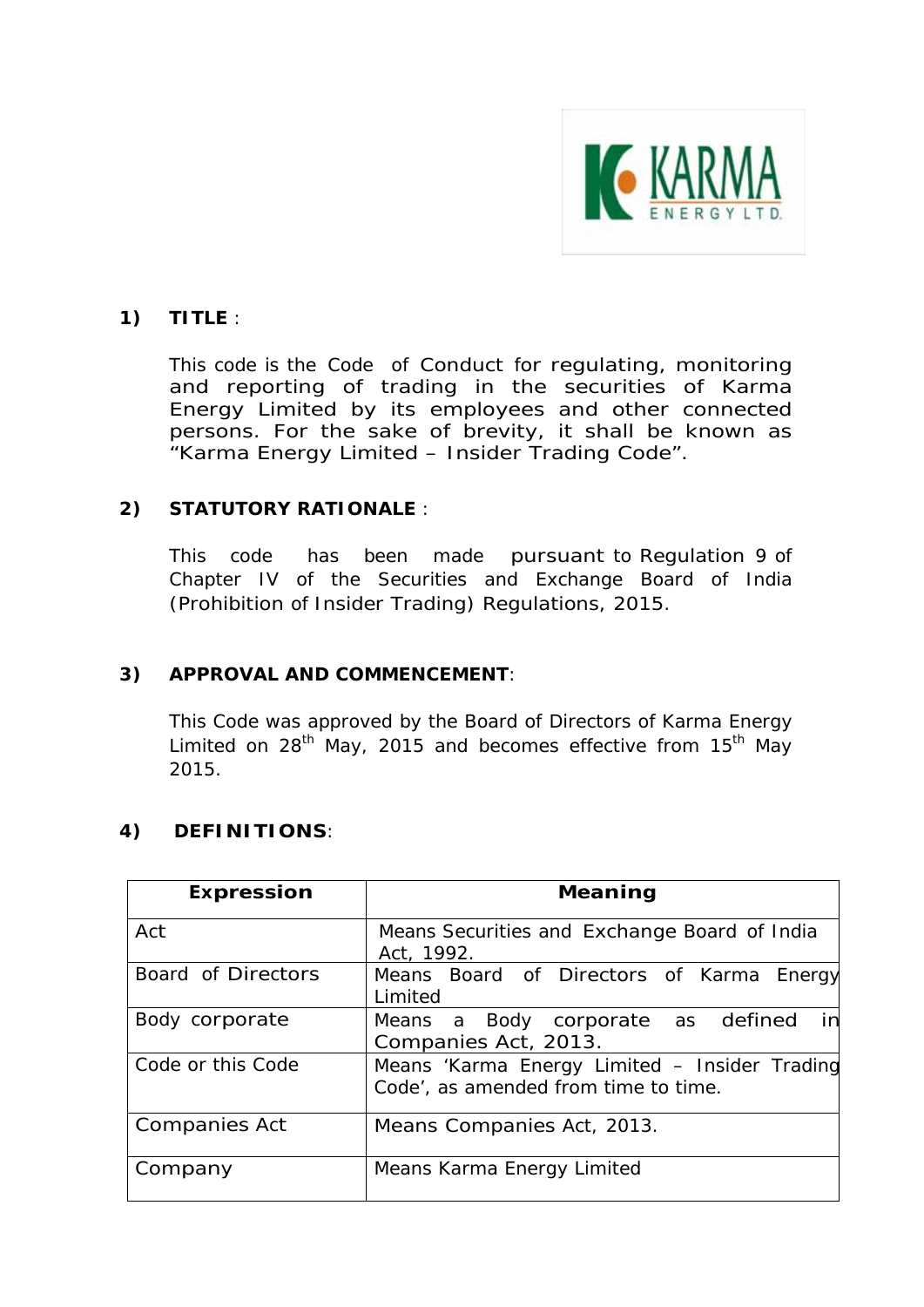

| <b>Compliance Officer</b> | Means Company Secretary or any other<br>senior officer, designated so and reporting to<br>Board of Directors or head of the<br>the<br>organization in case Board is not there, who is<br>financially literate<br>and is<br>capable<br><b>of</b><br>appreciating requirements for legal<br>and<br>regulatory compliance under these regulations<br>and who shall be responsible for compliance<br>policies, procedures, maintenance<br>of<br>of<br>records, monitoring adherence to the rules for<br>preservation of unpublished<br>price<br>the<br>sensitive information, monitoring of trades<br>and the implementation of the Codes specified<br>Regulations under the<br>the<br>overall<br>in<br>supervision of the Board of Directors or the<br>head of the organization, as the case may be. |
|---------------------------|---------------------------------------------------------------------------------------------------------------------------------------------------------------------------------------------------------------------------------------------------------------------------------------------------------------------------------------------------------------------------------------------------------------------------------------------------------------------------------------------------------------------------------------------------------------------------------------------------------------------------------------------------------------------------------------------------------------------------------------------------------------------------------------------------|
| <b>Connected Person</b>   | Means any person who is or has during<br>the six months prior to the concerned act<br>been associated with the Company,<br>directly or indirectly, in any capacity<br>including<br>of<br>by reason<br>frequent<br>communication with its officers or by<br>being in any contractual, fiduciary or<br>employment relationship or by being a<br>director, officer or an employee of the<br>Company or holds any position including<br>a professional or business relationship<br>between himself and the Company<br>whether temporary or permanent, that<br>allows such person, directly or indirectly,<br>access to Unpublished Price Sensitive                                                                                                                                                    |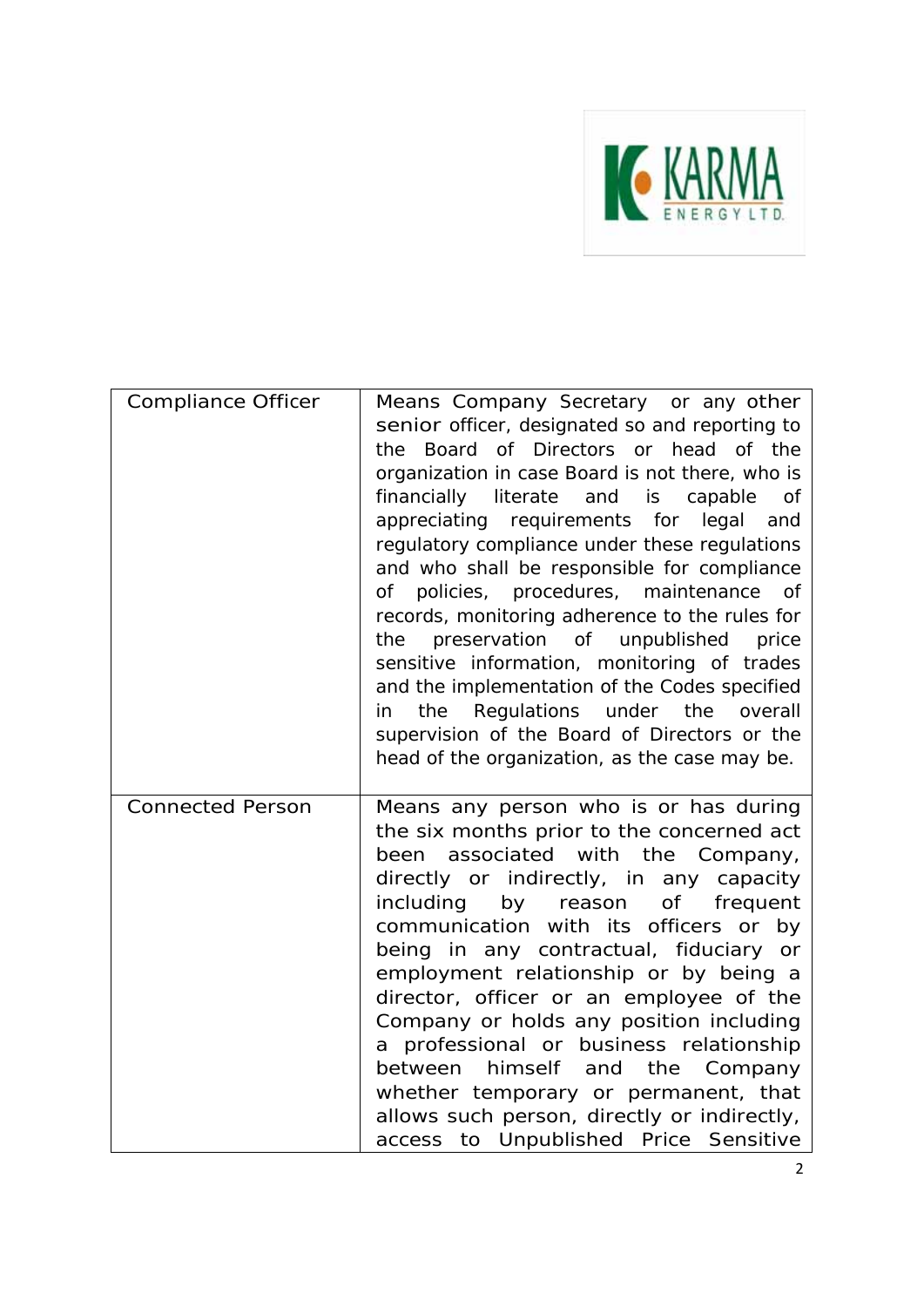

Information or is reasonably expected to allow such access and, without prejudice to the generality of the foregoing, the persons falling within the following categories shall be deemed to be connected persons unless the contrary is established:-

- a) an immediate relative of a connected person. Immediate relative here shall mean spouse and shall also mean parents, siblings and children if any of such parents, siblings and children are financially dependent on such connected person or consults such connected person in taking decisions relating to trading in securities;
- b) a holding, associate, subsidiary or promoter company;
- c) an intermediary as specified u/s 12 of the Act or an employee or director thereof;
- d) an investment company, trustee company, asset management company or an employee or director thereof;
- e) an official of a stock exchange or of clearing house or corporation;
- f) a member of the Board of Directors or an employee, of a public financial institution as defined in section 2(72) of the Companies Act, 2013 who has provided or is in the process of providing financial assistance to the Company;
- g) an official or an employee of a selfregulatory organization recognized or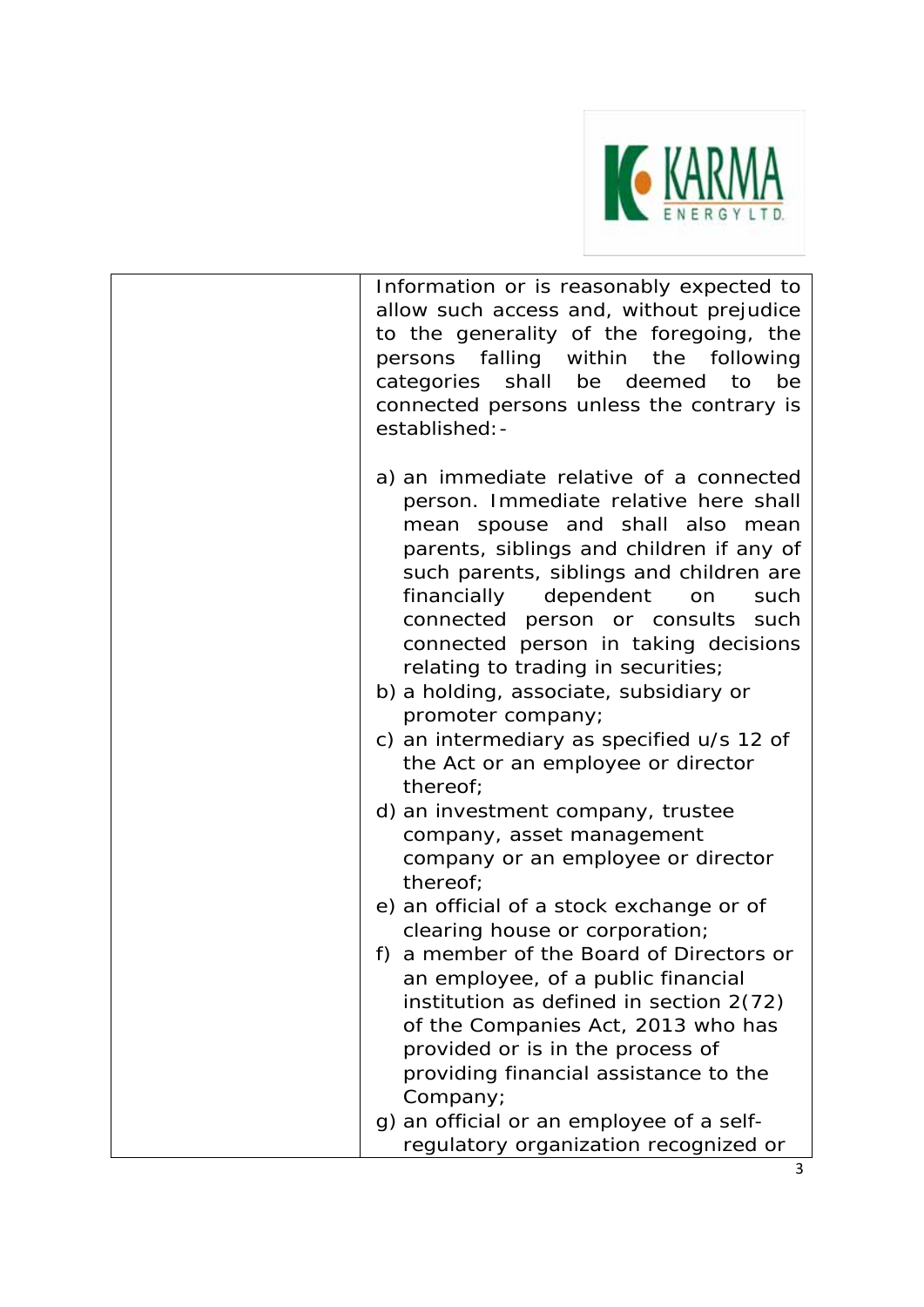

|                           | authorized by the Board.<br>h) a banker of the Company;<br>i) a concern, firm, trust, Hindu<br>Undivided Family, company or<br>association of persons wherein a<br>director of the Company or his<br>immediate relative or banker of the<br>Company, has more than ten per cent<br>holding or interest.<br>include<br>Note: Connected persons<br>defined<br>Designated<br><b>Persons</b><br>as<br>hereinafter.                                                                                                                                                                                                                                                                                                                       |
|---------------------------|--------------------------------------------------------------------------------------------------------------------------------------------------------------------------------------------------------------------------------------------------------------------------------------------------------------------------------------------------------------------------------------------------------------------------------------------------------------------------------------------------------------------------------------------------------------------------------------------------------------------------------------------------------------------------------------------------------------------------------------|
| <b>Designated Persons</b> | Means:<br>(a)<br>Promoters;<br>(b)<br>Directors:<br>(c)<br>Key Managerial Personnel as<br>defined under the provisions of<br>section 203 of the Companies Act,<br>2013;<br>All employees comprising the<br>(d)<br>top tiers of the Company<br>management, namely, employees<br>designated as Presidents, Sr. Vice<br>President(s), Vice Presidents,<br>General Managers and Deputy<br>General Managers of the Company;<br>All employees in the Finance<br>(e)<br>& Accounts and Secretarial<br>Department;<br>(f) Statutory Auditor, Secretarial Auditor<br>and Internal Auditor;<br>Such other<br>employees<br>(g)<br>or<br>persons who may be designated<br>as such from time to time by the<br>Board of Directors in consultation |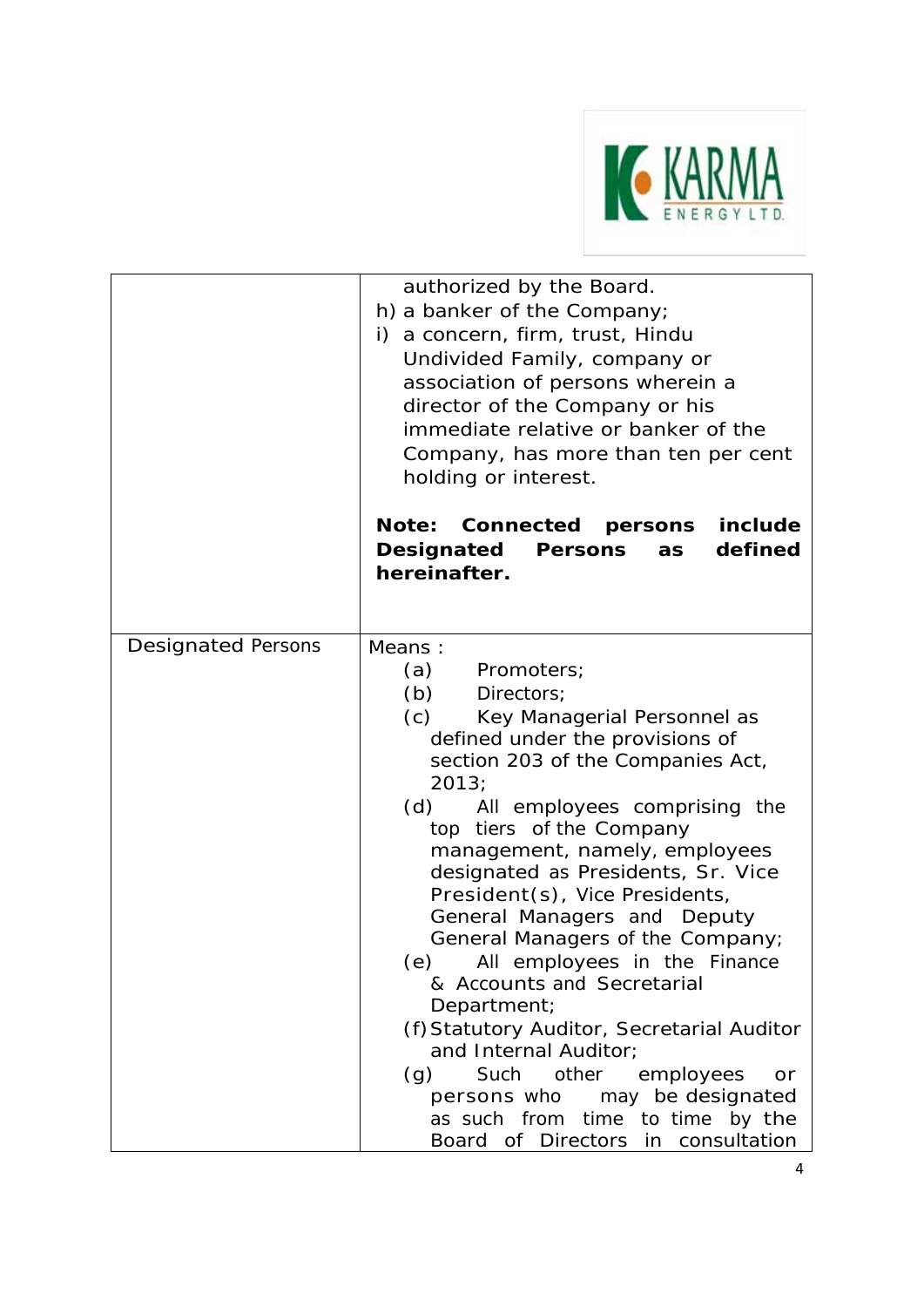

|                            | with the Compliance Officer keeping<br>their role<br>mind<br>and<br>in<br>responsibilities,<br>their<br>fiduciary relationship with<br>the Company and the objectives<br>of this code.                                               |
|----------------------------|--------------------------------------------------------------------------------------------------------------------------------------------------------------------------------------------------------------------------------------|
| Dealing in securities      | Means an act of subscribing, buying, selling<br>or agreeing to subscribe, buy, sell or deal<br>in any securities.                                                                                                                    |
| <b>Immediate Relatives</b> | Means a spouse and includes parent, sibling and<br>child of such person or of the spouse who is<br>either dependent financially on such person, or<br>consults such person in taking decisions relating<br>to trading in securities. |
| Insider                    | Means any person who is:<br>a) a Connected Person; or<br>b) in possession of or having<br>access<br>to<br>unpublished price sensitive information about<br>the Company.                                                              |
| Promoter                   | Shall have the meaning assigned to it under the<br>Securities and Exchange Board of India (Issue<br>and Disclosure<br>Requirements)<br>Capital<br>of<br>Regulations, 2009 or any modification thereof.                               |
| Quarter                    | Means a Calendar quarter.                                                                                                                                                                                                            |
| Regulations                | Means Securities and Exchange Board of India<br>(Prohibition of Insider Trading)<br>Regulations, 2015 as amended from time                                                                                                           |
| <b>Securities</b>          | Shall have the same meaning as is assigned to<br>it under the Securities Contract (Regulation)<br>Act, 1956 or any modification thereof except<br>units of a mutual fund.                                                            |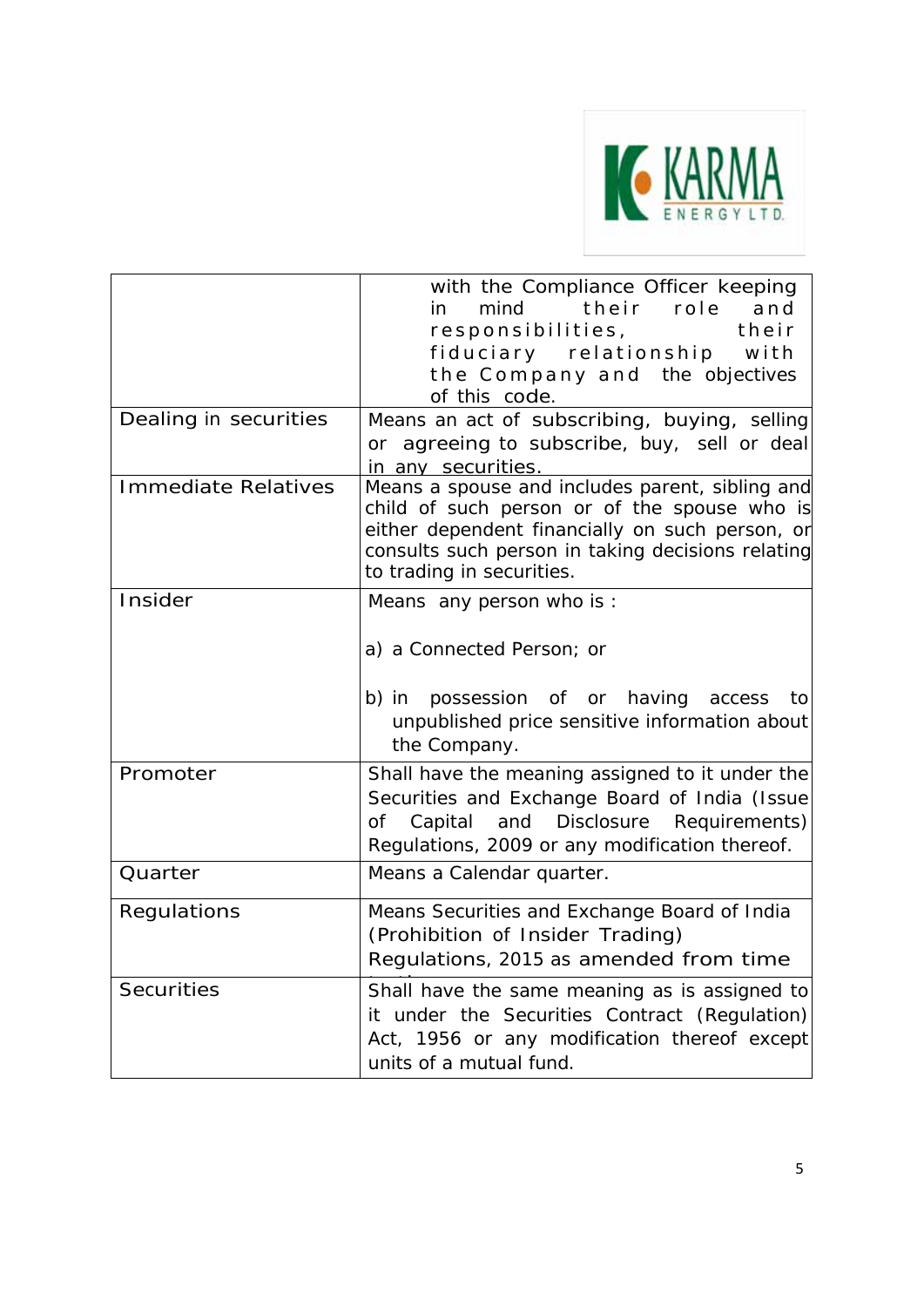

| <b>Takeover Regulations</b> | Means Securities and Exchange Board of India<br>(Substantial Acquisition of Shares and<br>Takeovers) Regulations, 2011, as amended<br>from time to time. |
|-----------------------------|----------------------------------------------------------------------------------------------------------------------------------------------------------|
| Trading Day                 | Means a day on which the recognized stock<br>exchanges are open for trading.                                                                             |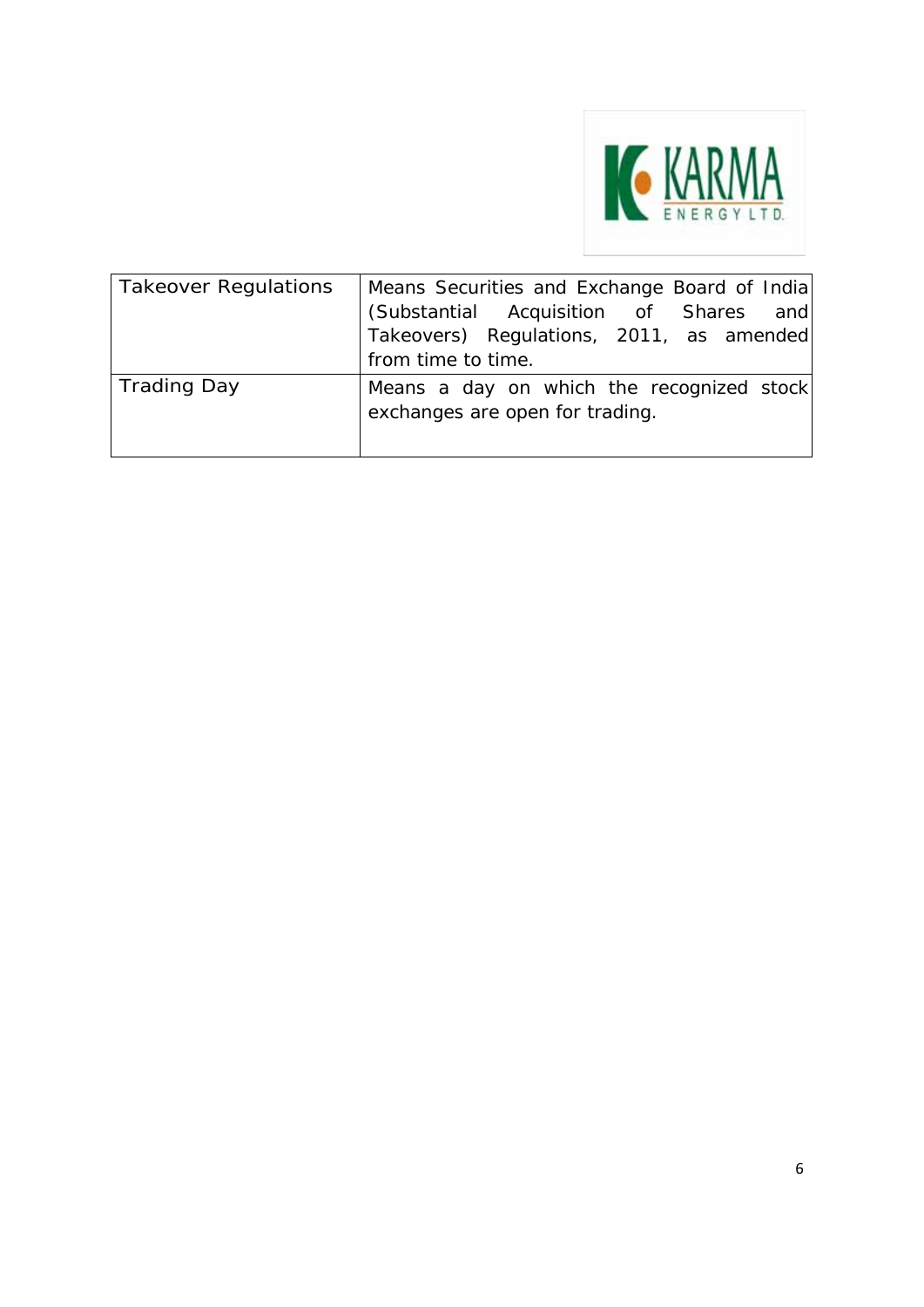

| <b>Unpublished Price</b> | Means any information, relating to the        |
|--------------------------|-----------------------------------------------|
| Sensitive                | Company or its securities, directly or        |
| Information              | indirectly, that is not generally available   |
|                          | and which upon becoming generally             |
|                          | available, is likely to materially affect the |
|                          | price of the securities and shall,            |
|                          | ordinarily, including but not restricted to,  |
|                          | information relating to the following:        |
|                          |                                               |
|                          | a) Financial results;                         |
|                          | b) Dividends;                                 |
|                          | c) Changes in capital structure;              |
|                          | d) Mergers, de-mergers, acquisitions, de-     |
|                          | listings, disposals and expansion of          |
|                          | business and such other transactions;         |
|                          | e) Changes in Key Managerial Personnel; and   |
|                          | Material events in accordance with the<br>f)  |
|                          | listing agreement.                            |

# **5) COMPLIANCE OFFICER:**

The Company Secretary shall be the Compliance officer for ensuring compliance and effective implementation of this Code of Conduct.

In order to discharge his /her functions effectively, the Compliance Officer shall be adequately empowered and provided with adequate manpower and infrastructure to effectively discharge his  $\angle$  her functions. In the performance of his  $\angle$  her duties, the Compliance Officer shall have access to all information and documents relating to the securities of the Company.

The Compliance Officer shall provide clarifications and assistance in complying with the provisions of the Regulations and this Code.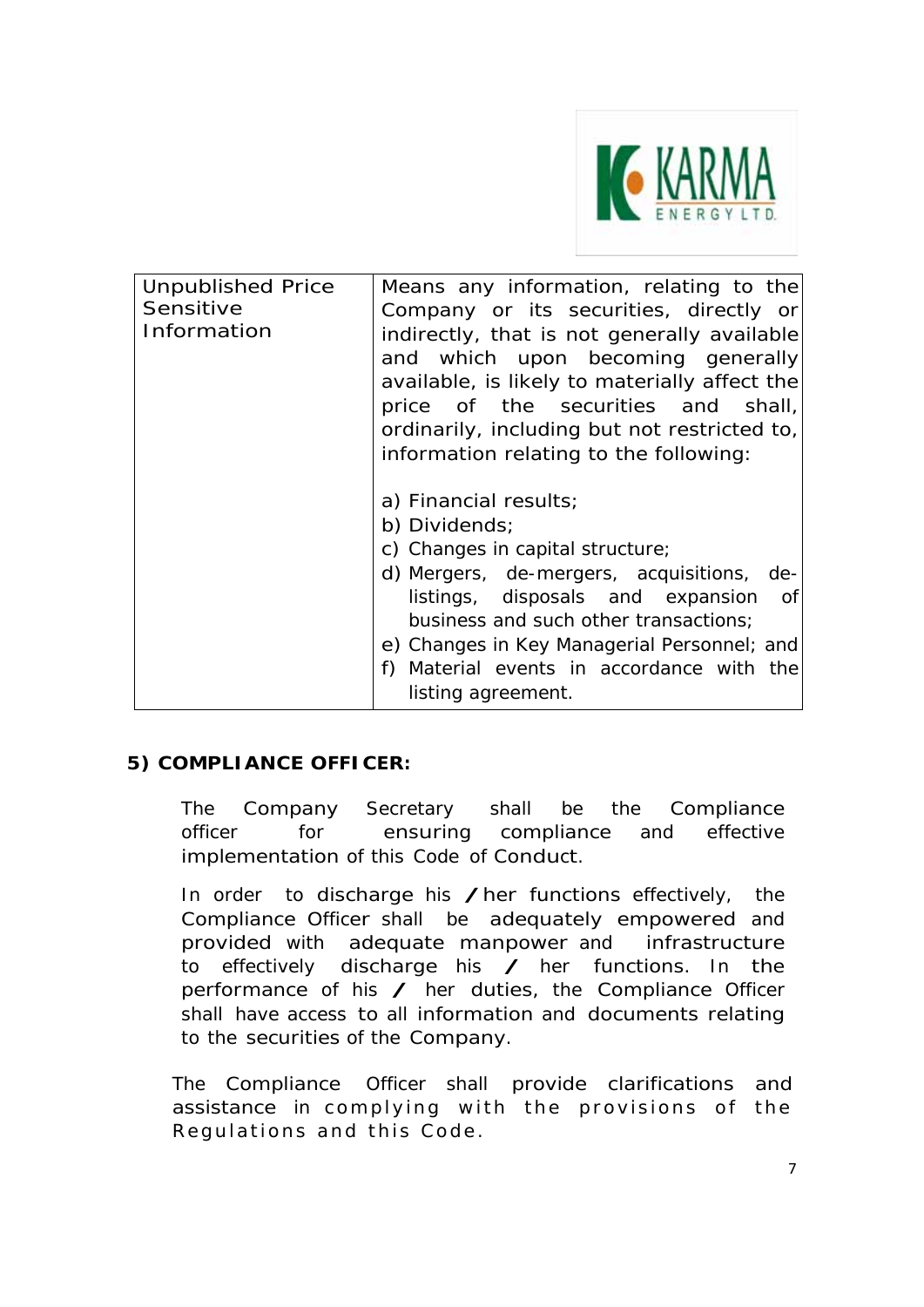

The Compliance Officer shall ensure maintenance of all records including the declarations, pre-clearance applications etc., generated in the course of complying with the Regulations and / or this Code for a minimum period of five years.

In the case of temporary absence of the Compliance Officer from his office, an officer designated by him  $\angle$  her, from time to time, shall discharge the functions of Compliance Officer.

## **6) COMMUNICATION OR PROCUREMENT OF UNPUBLISHED PRICE SENSITIVE INFORMATION**:

- (a) No Insider shall communicate, provide, or allow access to any Unpublished Price Sensitive Information, relating to the Company or any Securities of the Company listed or proposed to be listed, to any person including other Insiders except where such communication is in furtherance of legitimate purpose, performance of duties or discharge of legal obligations.
- (b) No person shall procure from or cause the communication by any Insider of Unpublished Price Sensitive Information, relating to the Company or Securities listed or proposed to be listed, except in furtherance of legitimate purposes, performance of duties or discharge of legal obligations.
- (c) The Designated Persons who come in to possession of any Undisclosed Price Sensitive Information shall share the same strictly on a "Need to Know" basis. This means such information shall be disclosed only to those persons within the Company who need to know the same in the course of performance or discharge of their duty and whose possession of Unpublished Price Sensitive Information will not in any manner give rise to a conflict of interest or likelihood of misuse of such information. In case of any doubts as to whether particular information is Undisclosed Price Sensitive Information or whether or with whom such information can be shared, a Designated Person can seek the clarification from the Compliance Officer.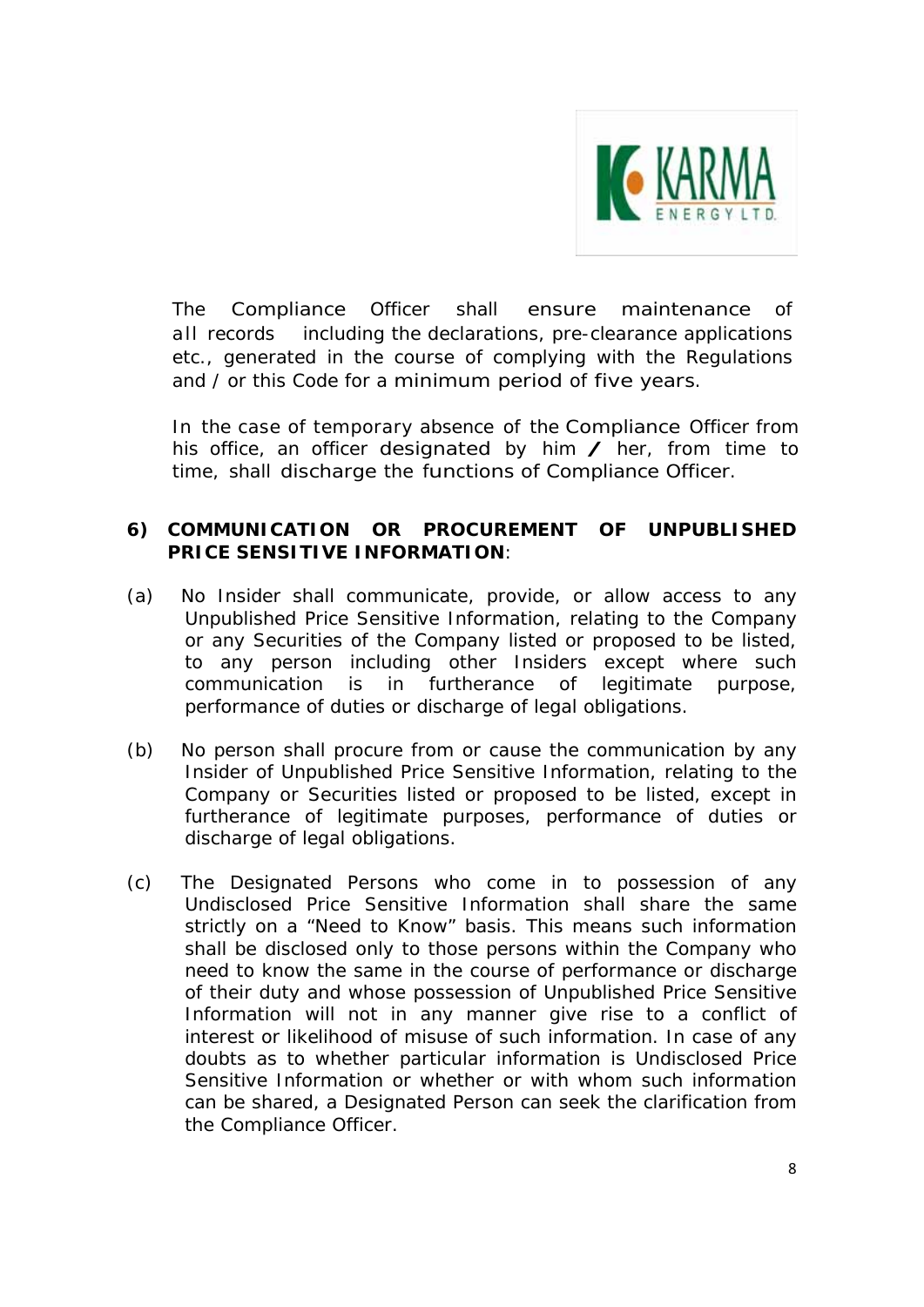

(d) The Designated Persons who are privy to any Undisclosed Price Sensitive Information shall take following precautions in the interest of securing the same:

(i) Physical files containing such information shall be kept under lock and key and the access to such files shall be limited strictly on a "Need to Know" basis.

(ii) Computer files containing such information shall be secured by way of encryption or password mechanism. Further the access to server of other media wherein such files are stored shall be limited to people on "Need to Know" basis.

- (e) Notwithstanding anything mentioned in (a) and (b) above an Unpublished Price Sensitive Information may be communicated, provided allowed access to or procured, in connection with a transaction that would :-
- (i) entail an obligation to make an open offer under the Takeover Regulations where the Board of Directors of the Company is of informed opinion that the proposed transaction is in the best interest of the Company;
- (ii) not attract the obligation to make an open offer under Takeover Regulations but where the Board of Directors is of the Company is of informed opinion that the proposed transaction is in the best interest of the Company and the information that constitutes Unpublished Price Sensitive Information is disseminated to be made generally available at least two Trading Days prior to the proposed transaction being effected in such form as the Board of Directors may determine.
- (f) For purposes of (e) above, the Board of Directors shall require the parties to execute agreements to contract confidentiality and nondisclosure obligations on the part of such parties and such parties shall keep information so received confidential, except for the purpose of (e) above and shall not otherwise trade in securities of the Company when in possession of Unpublished Price Sensitive Information.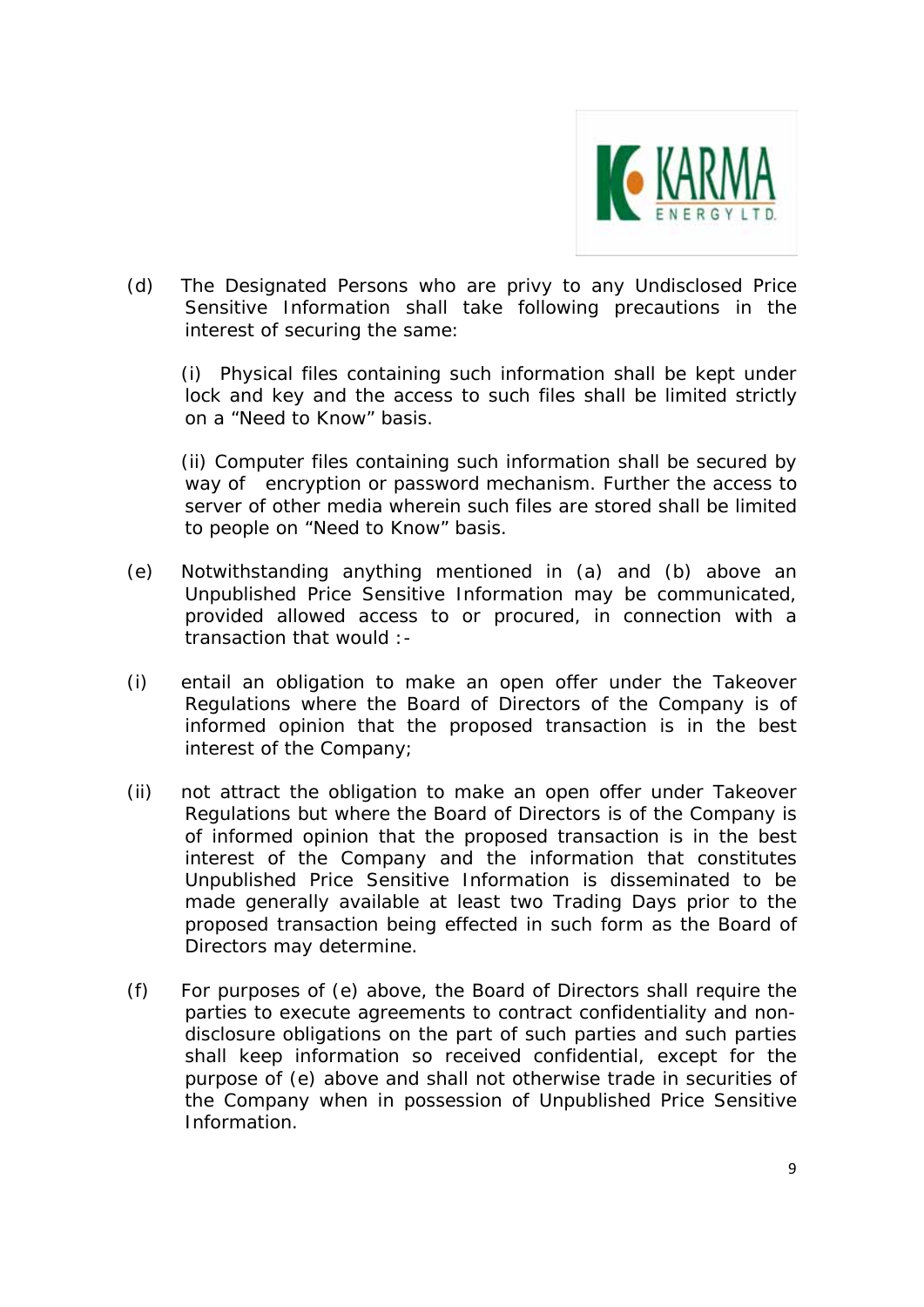

# **7. DISCLOSURE REQUIREMENTS FOR HOLDING / DEALING IN SECURITIES**:

# (A ) INITIAL DISCLOSURES

## (i) Existing Designated Persons:

Every Designated Person shall forward details of his holding, the holding of his Immediate Relatives and the holding of the person for whom he takes trading decisions, in the securities of the Company, to the Compliance Officer within thirty (30) days of this Code taking effect i.e. within 30 days of  $15<sup>th</sup>$  May 2015. The disclosure shall be submitted in **FORM A** annexed to this Code.

### (ii) New Designated Persons:

Every new Designated Person shall forward details of his holding, the holding of his Immediate Relatives and the holding of the person for whom he takes trading decisions, in the securities of the Company, to the Compliance Officer within seven (7) days of his  $\angle$  her appointment / becoming Designated Person. The disclosure shall be submitted in **FORM B** annexed to this Code.

### (B) CONTINUAL DISCLOSURES

(i) Every Designated Person or any other employee of the Company shall disclose to the Compliance Officer number of Securities of the Company acquired or disposed of by him or his Immediate Relatives or persons for whom he takes trading decisions, within two trading days of such transaction if the value of the Securities traded, whether in one transaction or in a series of transactions, over any quarter, aggregates to a traded value in excess of ten lakh rupees. The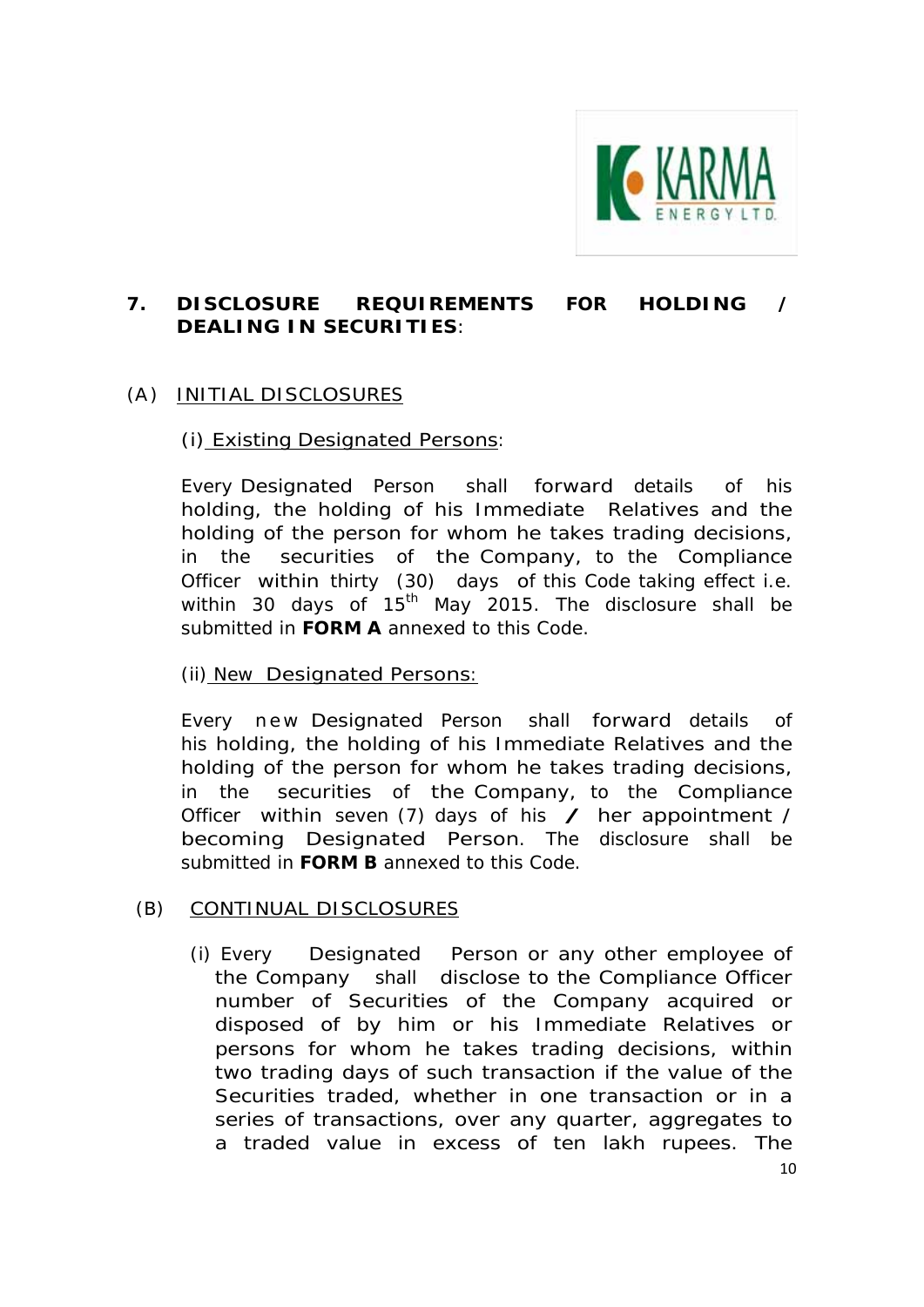

disclosure shall be submitted in **FORM C** annexed to this Code.

*Clarification: The disclosure about the incremental transactions after any disclosure under this subregulation, shall be made when the transactions effected after the prior disclosure crosses the threshold specified above.*

The Compliance Officer shall notify the particulars of such trading to the stock exchanges on which the securities of the Company are listed within two trading days of receipt of the disclosure or from becoming aware of such information.

(ii) Every Designated Person shall disclose to the Compliance Officer in the prescribed format details of his holding, the holding of his immediate relatives and the holding of the person for whom he takes trading decisions, in the Securities of the Company, within thirty (30) days of the end of each Financial Year. The disclosure shall be submitted in **FORM D** annexed to this Code

# **8. TRADING WINDOW**:

Other than the period(s) for which the trading window is closed as prescribed hereunder, the same shall remain open for dealing in the Securities of the Company.

The trading window for dealing in Securities of Company shall be closed for the events as mentioned below:

- a) Financial results;
- b) Dividends;
- c) Changes in capital structure;
- d) Mergers, de-mergers, acquisitions, de-listings, disposals and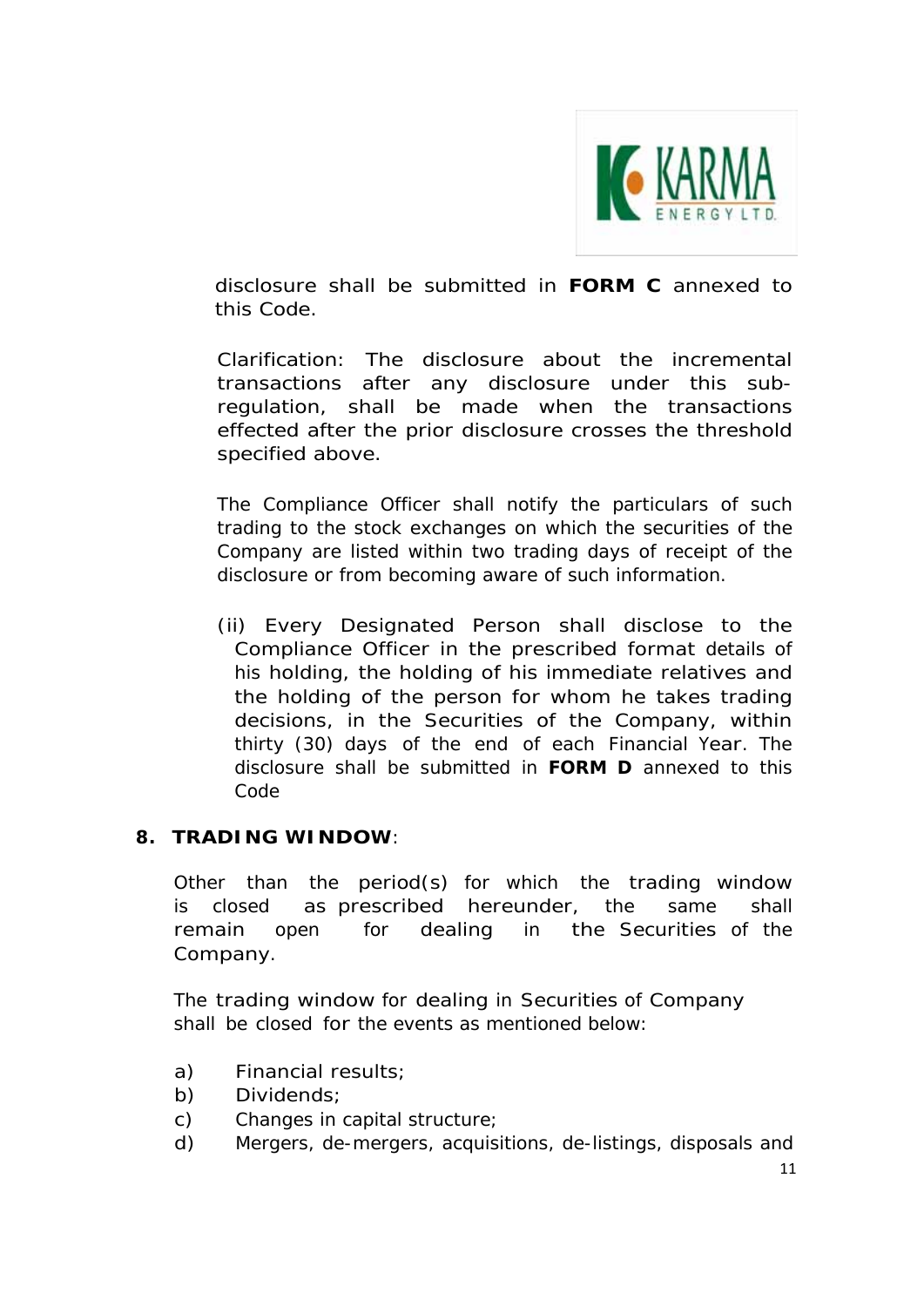

expansion of business and such other transactions;

- e) Changes in Key Managerial Personnel;
- f) Material events in accordance with the listing agreement;
- g) If and when the Compliance Officer determines that a Designated Person or a class of Designated Persons can reasonably be expected to have possession of Unpublished Price Sensitive Information.

In respect of declaration of financial results, the trading window will be closed from the first day of the month in which the Board Meeting for the approval of such financial results is proposed to be held and shall open forty eight (48) hours after the information is furnished to the stock exchanges.

In respect of matters as specified in (b) to (f) above, the trading window will be closed seven (7) days prior to the Meeting of the Board of Directors to be held for the said purpose and shall open forty eight (48) hours after the information is made public.

In respect of matters specified in g) above, the trading window will be closed immediately upon the determination by the Compliance Officer and shall open forty eight (48) hours after the information is made public.

# **9. RESTRICTIONS ON TRADING BY DESIGNATED PERSONS**:

(1) All Designated Persons shall conduct all their dealings in the securities of the Company only when the Trading Window is open and no Designated Person shall conduct any dealing in the securities of the Company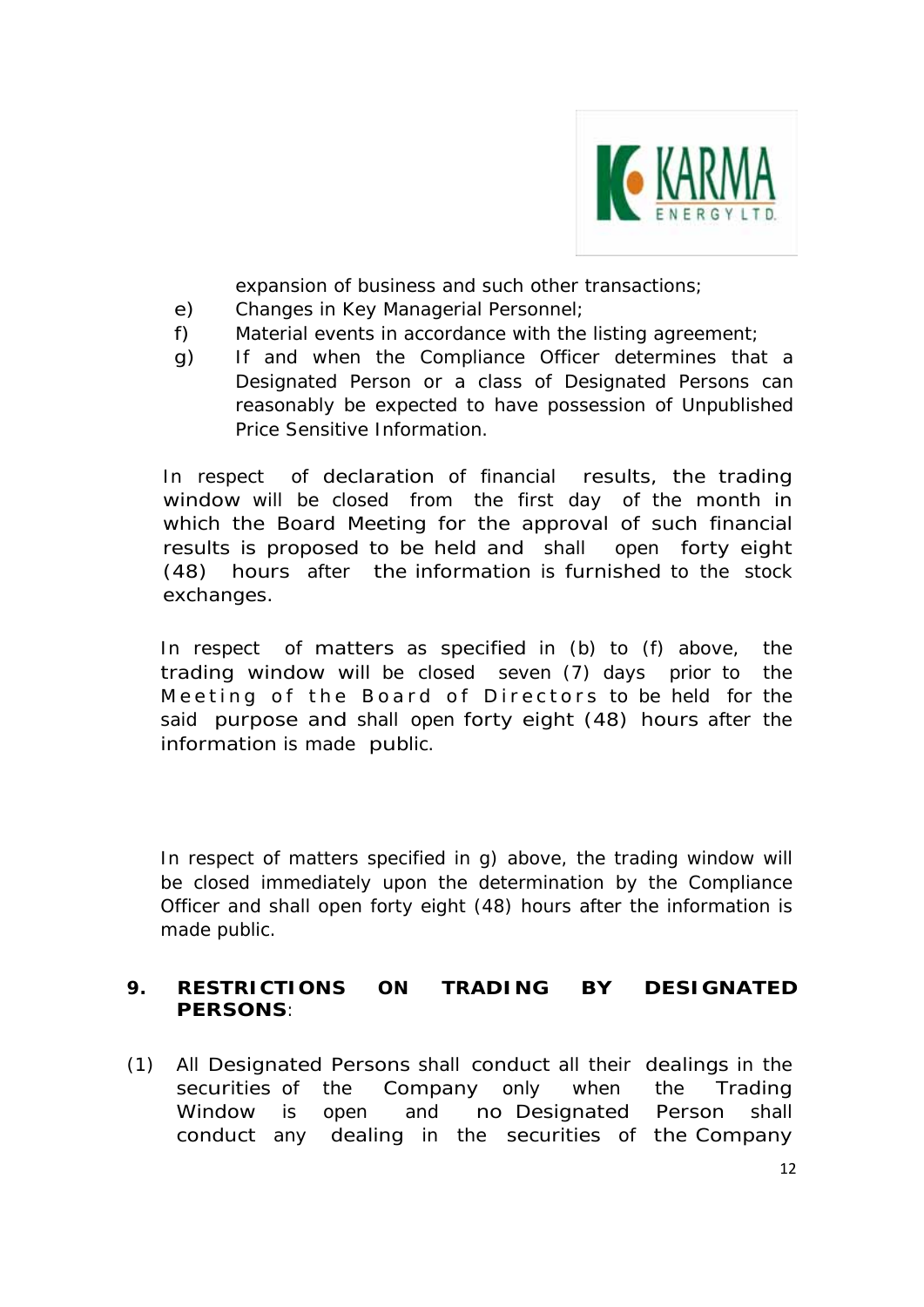

during the period when the Trading Window is closed.

- (2) In case of the Company having Employee Stock Option Plans (ESOPs), exercise of options will be allowed in the period when the trading window is closed. However, sale of shares allotted on exercise of ESOPs will not be allowed when trading window is closed.
- (3) While the trading window is open, trading in the Securities of the Company by a Designated Person shall be subject to pre-clearance by the Compliance Officer, in the manner and if the value of the trade crosses the threshold limit, as is specified in clause 10 of this Code.
- (4) No Designated Person shall deal in the Securities of the Company while in possession of any Undisclosed Price Sensitive Information even if the trading window is open. **Provided that** such Designated Person may prove his innocence by demonstrating the circumstances as are specified in clause 11 of this Code.
- (5) A Designated Person who is permitted to trade shall not execute a contra trade for a period of six months after execution of any trade in Securities of the Company. In case the contra trade is necessitated by personal emergency, the six months period may be waived by the Compliance Officer after recording in writing the reasons in this regard, provided that such relaxation does not violate the Regulations. For this purpose, the Designated Person shall apply to the Compliance Officer in the format prescribed. Should a contra trade is executed, inadvertently or otherwise, in violation of this restriction, the profits from such trade shall be liable to be disgorged for remittance to the Securities and Exchange Board of India for credit to the Investor Protection and Education Fund.

# **10. PRE-CLEARANCE OF DEALS IN SECURITIES BY**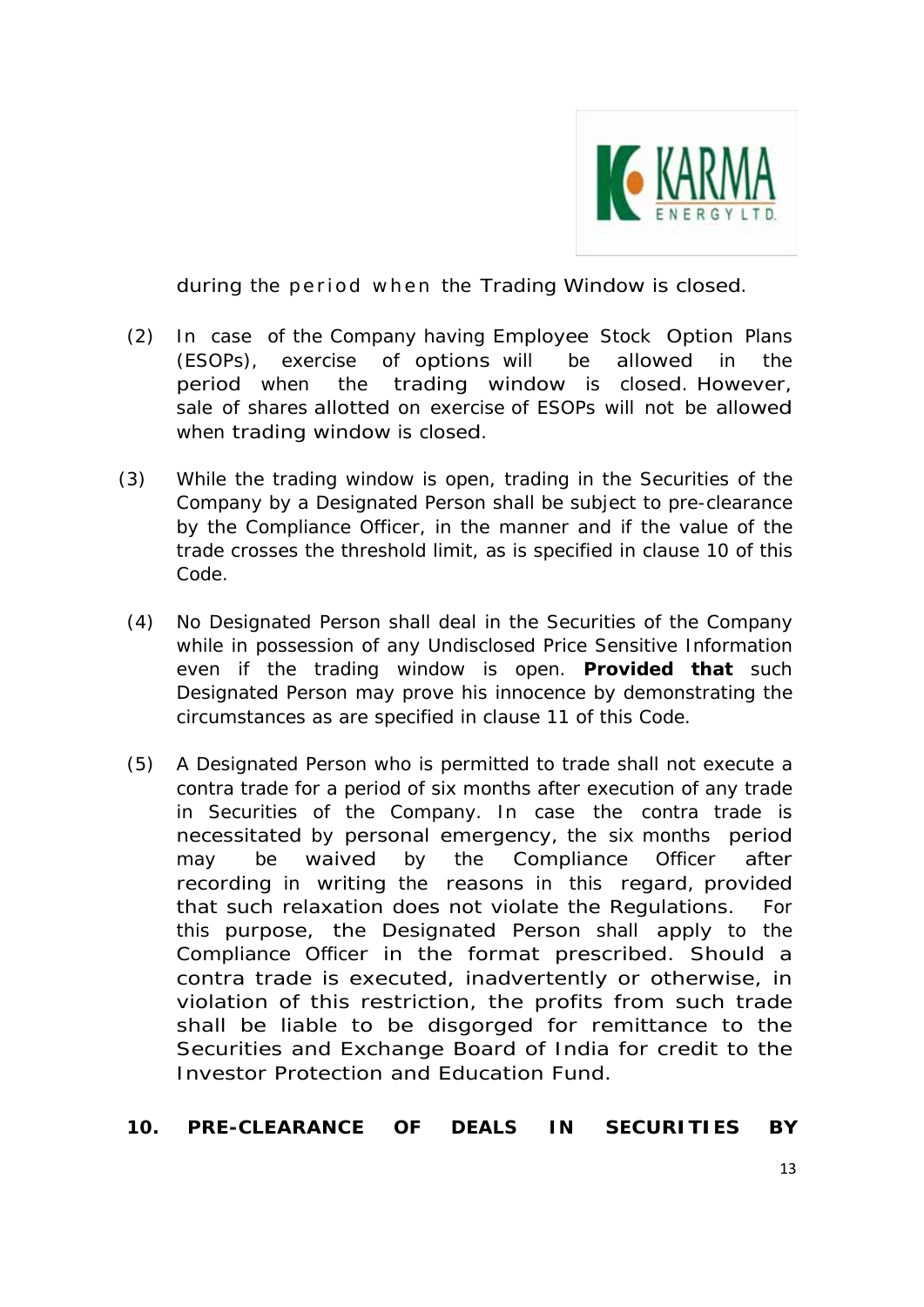

## **DESIGNATED PERSONS**:

(a) All Designated Persons intending to deal in the securities of the Company wherein value of the Securities traded exceeds five lakh rupees or the number of Securities traded exceeds ten thousand, whichever is less, will have to make an application to the Compliance Officer for pre- clearance of the transaction along with such undertaking(s) as may be prescribed. T h e application for pre-clearance shall be made in **FORM E** annexed to this Code. The undertaking shal l be in the **FORM F** annexed to this Code. Such application should be complete and correct in all respect and should be accompanied by an undertaking in prescribed form.

 *Clarification : trade includes successive multiple trades in the Securities of the Company. If successive multiple trades are executed by a Designated Person in the Securities of the Company and the total value or number of Securities involved in such multiple successive trades, taken together, exceed the threshold limits mentioned hereinabove for which pre-clearance is required to be obtained, but not obtained by such Designated Person, and the Compliance Officer is of the opinion that considering the duration of time within which such trades are conducted, they can be considered as being linked then, not obtaining the preclearance for such trade(s), will be considered as circumvention / violation of the provisions of this Code and will be dealt with accordingly.* 

- (b) The Compliance Officer shall consider the application for pre-clearance made as above and shall approve it forthwith unless he is of opinion that granting of such approval would result in breach of the provisions of this Code or the Regulations.
- (c) The Designated Person shall carry out the transaction only after receiving the clearance for the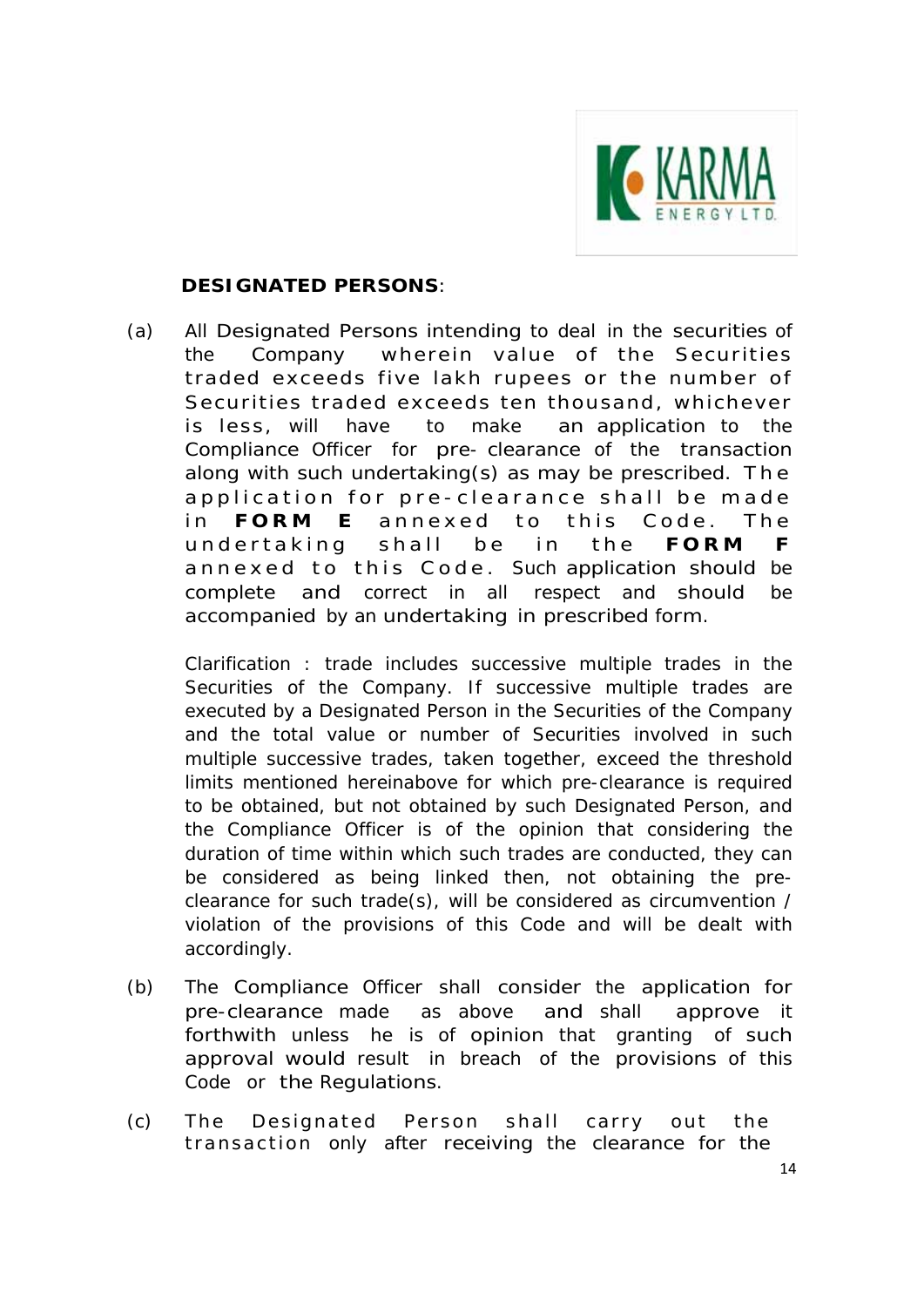

same from the Compliance Officer.

(d) The execution of the order in respect of the securities of the company will have to be completed within seven (7) Trading Days of the approval of pre- clearance failing which a fresh clearance will have to be obtained.

#### **11. TRADING WHEN IN POSSESSION OF UNDISCLOSED PRICE SENSITIVE INFORMATION**:

No Insider shall trade in the Securities of the Company that are listed or proposed to be listed on a stock exchange when in possession of any Undisclosed Price Sensitive Information.

**Provided that** the Insider may prove his innocence by demonstrating the circumstances including the following: -

- (a) the transaction is an off-market *inter-se* transfer of Securities between Promoters who were in possession of the same Unpublished Price Sensitive Information without being in breach of clause 6 above and both parties had made a conscious and informed trade decision; or
- (b) In case of non-individual Insiders:-
	- (i) the individual who were in possession of such Unpublished Price Sensitive Information were different from the individuals taking trading decisions and such decision making individuals were not in possession of such Unpublished Price Sensitive Information when they took the decision to trade; and
	- (ii) appropriate and adequate arrangements were in place to ensure that the provisions of the Regulations are not violated and no Unpublished Price Sensitive Information was communicated by the individuals possessing the information to the individuals taking trading decisions and there is no evidence of such arrangements having been breached; or
- (c) The trades were pursuant to a trading plan set up in accordance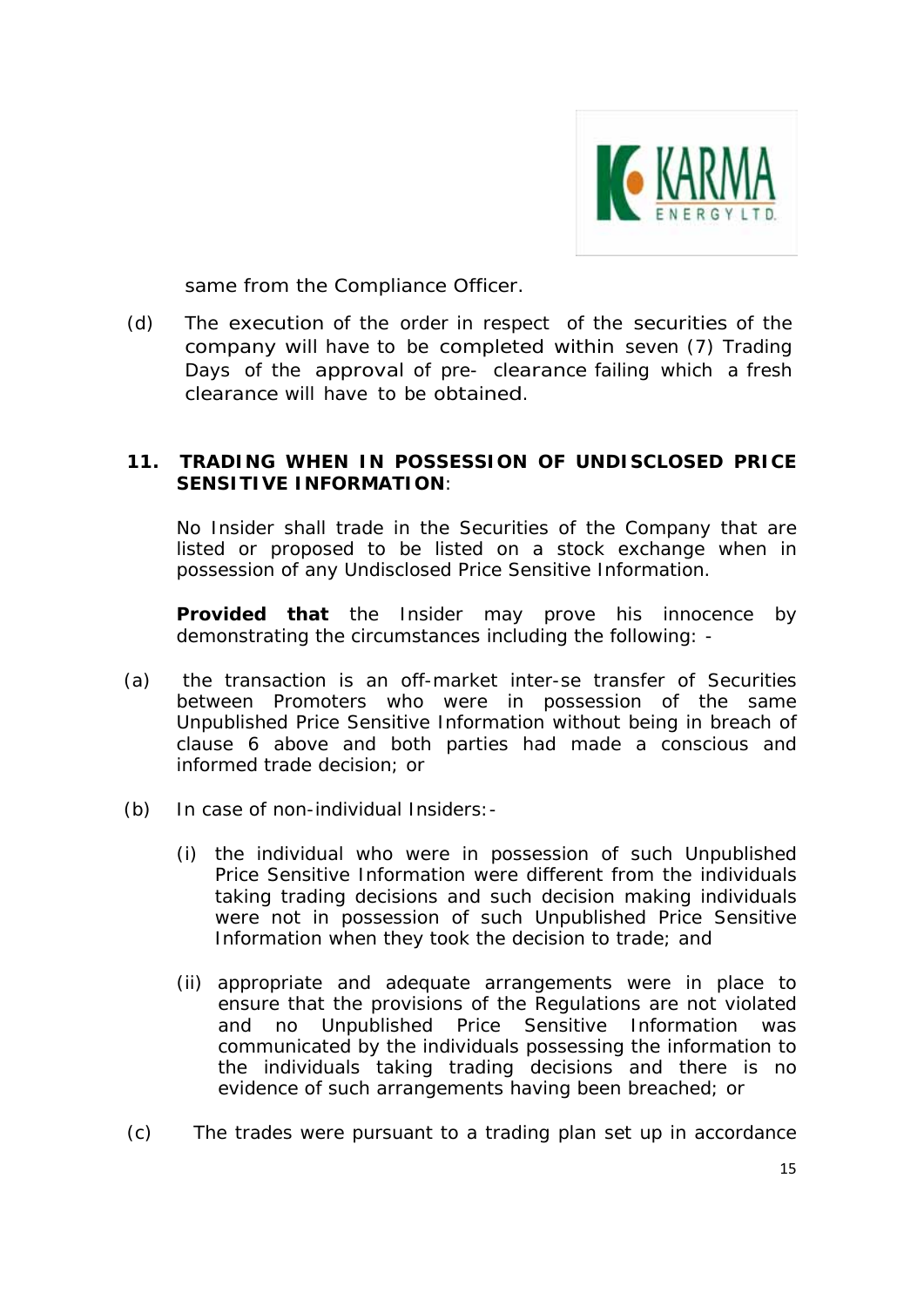

with clause 12 of this Code.

### **12. TRADING PLANS**:

- (a) An Insider shall be entitled to formulate a trading plan and present it to the Compliance Officer for approval and public disclosure pursuant to which trades may be carried out on his behalf in accordance with such plan.
- (b) Such trading plan shall :-
	- (i) not entail commencement of trading on behalf of the Insider earlier than six months from the public disclosure of the plan. **Provided that** the implementation of the trading plan shall not be commenced if any Unpublished Price Sensitive Information in possession of the Insider at the time of formulation of the plan has not become generally available at the time of the commencement of implementation and in such event the Compliance Officer shall confirm that the commencement ought to be deferred until such Unpublished Price Sensitive Information becomes generally available information;
	- (ii) not entail trading for the period between the twentieth trading day prior to the last day of any financial period for which results are required to be announced by the Company and the second trading day after the disclosure of such financial results;
	- (iii) entail trading for a period of not less than twelve months;
	- (iv) not entail overlap of any period for which another trading plan is already in existence;
	- (v) set out either the value of trades to be effected or the number of Securities to be traded along with the nature of the trade and the intervals at, or dates on which such trades shall be effected; and
	- (vi) not entail trading in Securities for market abuse.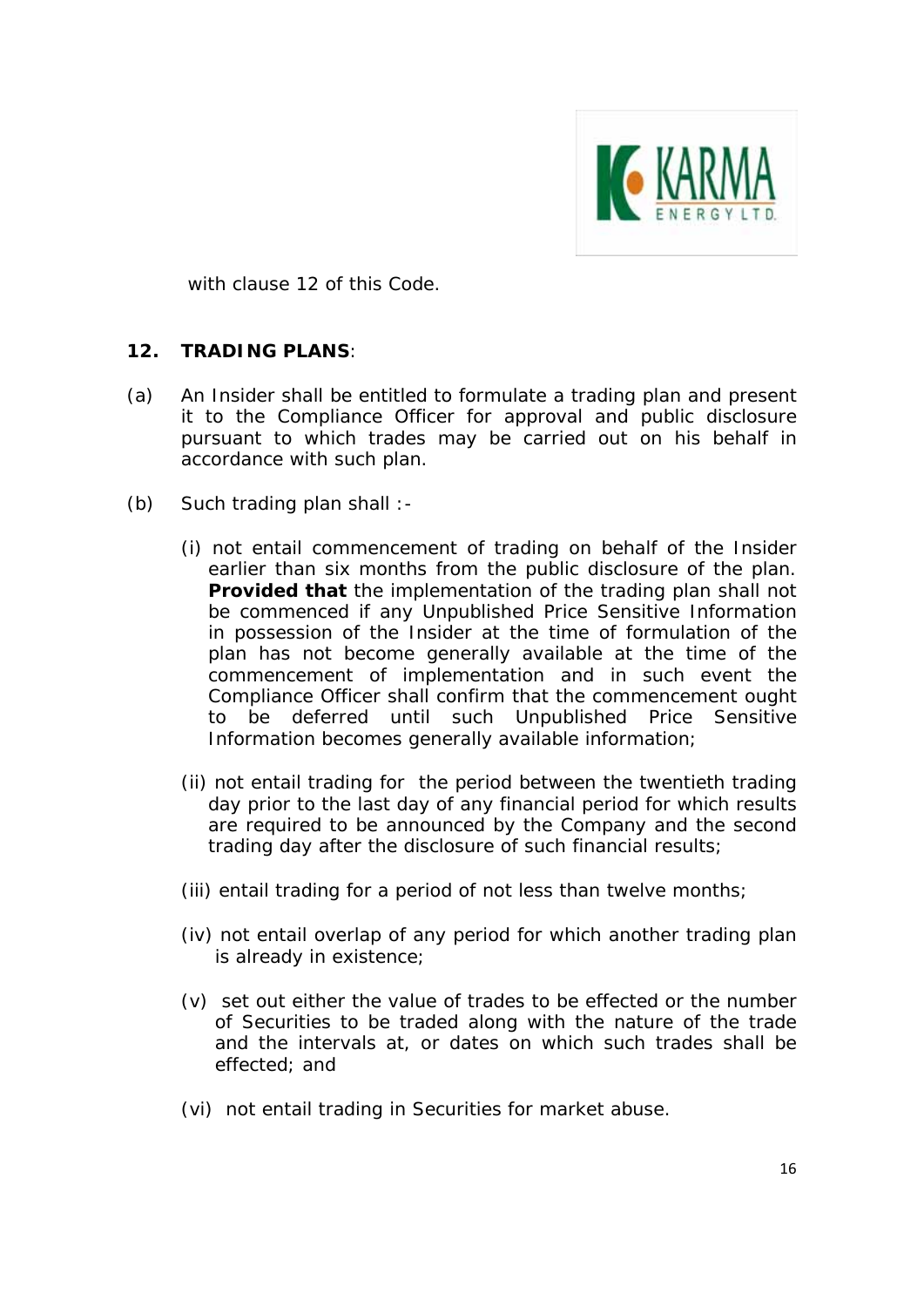

- (c) The Compliance Officer shall review the trading plan to assess whether the plan would have no potential for violation of the Regulations or this Code and shall be entitled to seek such express undertakings as may be necessary to enable such assessment and to approve and monitor the implementation of the plan.
- (d) The trading plan once approved shall be irrevocable and the Insider shall mandatorily have to implement the plan, without being entitled to either deviate from it or to execute any trade in the securities outside the scope of the trading plan.
- (e) Upon the approval of the trading plan, the Compliance Officer shall notify the plan to the stock exchanges on which the Securities are listed.

# **13. PENALTIES FOR VIOLATION OF THE CODE**:

- (1) Designated Persons who trade in securities or communicate any information for trading in securities in contravention of this Code will be penalized and appropriate action will be taken against them by the Company based on the decision of the Board of Directors after giving reasonable opportunity of being heard.
- (2) Such Designated Person will also be subject to disciplinary action including wage freeze, suspension, in-eligibility for future participation in ESOPs etc., as may bedecided by the Board of Directors.
- (3) The action taken by the Company shall not preclude Securities and Exchange Board of India from taking any action / direction in case of violation of Regulations.

In case it is observed by the Compliance Officer that there has been a violation of the Regulations by any designated person, the Compliance Officer shall forthwith inform about the same to the Securities and Exchange Board of India.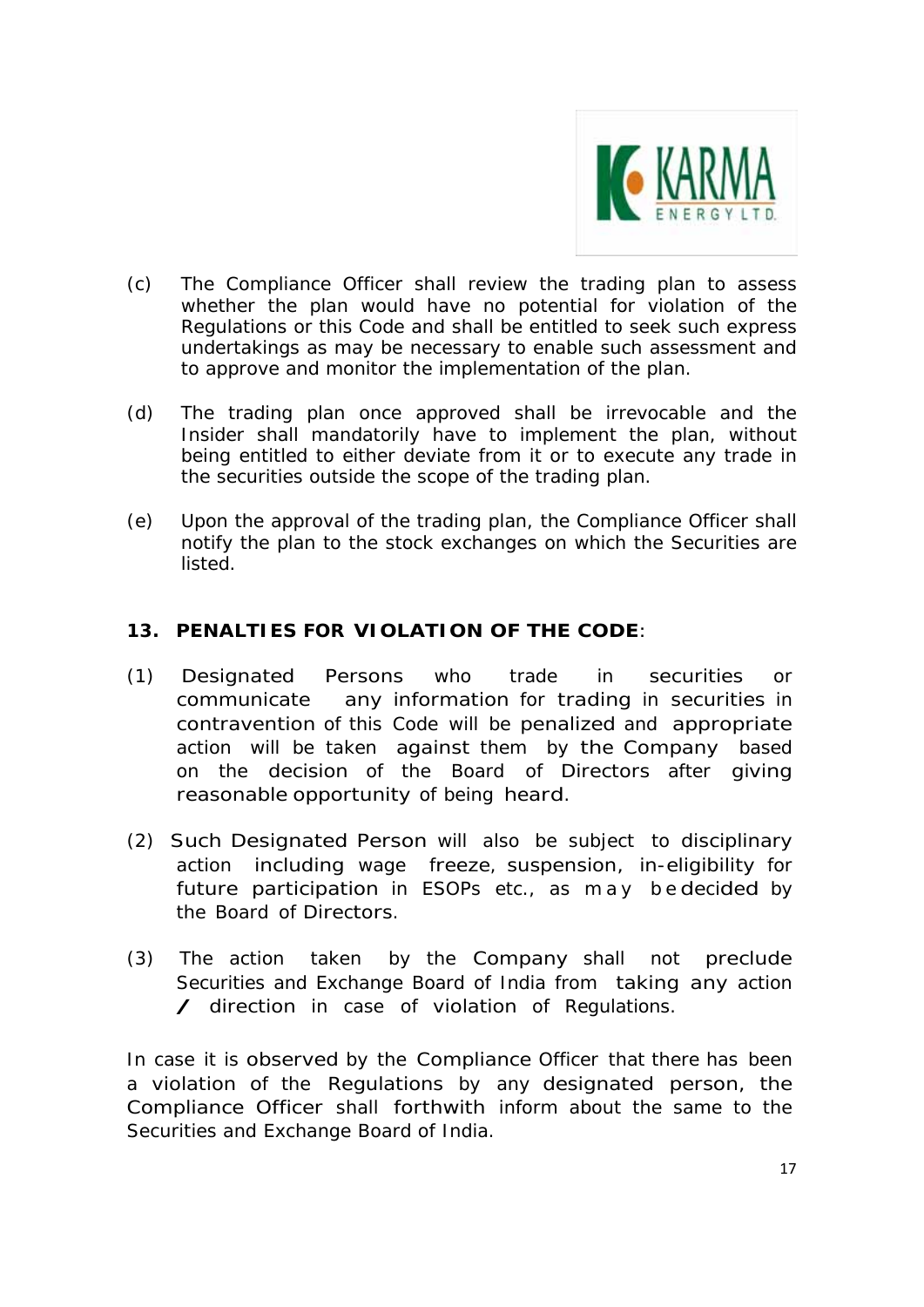

# **14. REPORTING TO THE BOARD OF DIRECTORS**:

The Compliance Officer shall provide / submit to each of the members of the Board of Directors, information regarding the trades in the Securities of the Company executed by Designated Persons and precleared by him during the previous quarter, and the trading plans approved by him during the previous quarter, if any. Such information shall be placed before the Board of Directors at each quarterly meeting.

### **15. INTERPRETATION**:

- (a) The Designated Persons shall have a right to rely on the interpretation of any of the provisions of this Code or the Regulations by the Compliance Officer which shall be considered as final by such Designated Persons. The Compliance Officer shall have a right to consult an expert for seeking clarification on any of the provisions of the Regulations or this Code.
- (b) Any reference in this Code to male gender shall be construed to include female and neuter gender.
- (c) Words and expressions used and not defined in this Code but defined in the Regulations, Securities and Exchange Board of India Act, 1992 (15 of 1992), the Securities Contracts (Regulation) Act, 1956 (42 of 1956), the Depositories Act, 1996 (22 of 1996) or the Companies Act, 2013 (18 of 2013) and rules and regulations made thereunder shall have the meanings respectively assigned to them in those regulations.
- (d) The words defined in the Code have been capitalized.
- (e) In case if any of the provisions of this Code are found to be not in conformity with the provisions of the Regulations or any law or rules and regulations framed under any law (hereinafter referred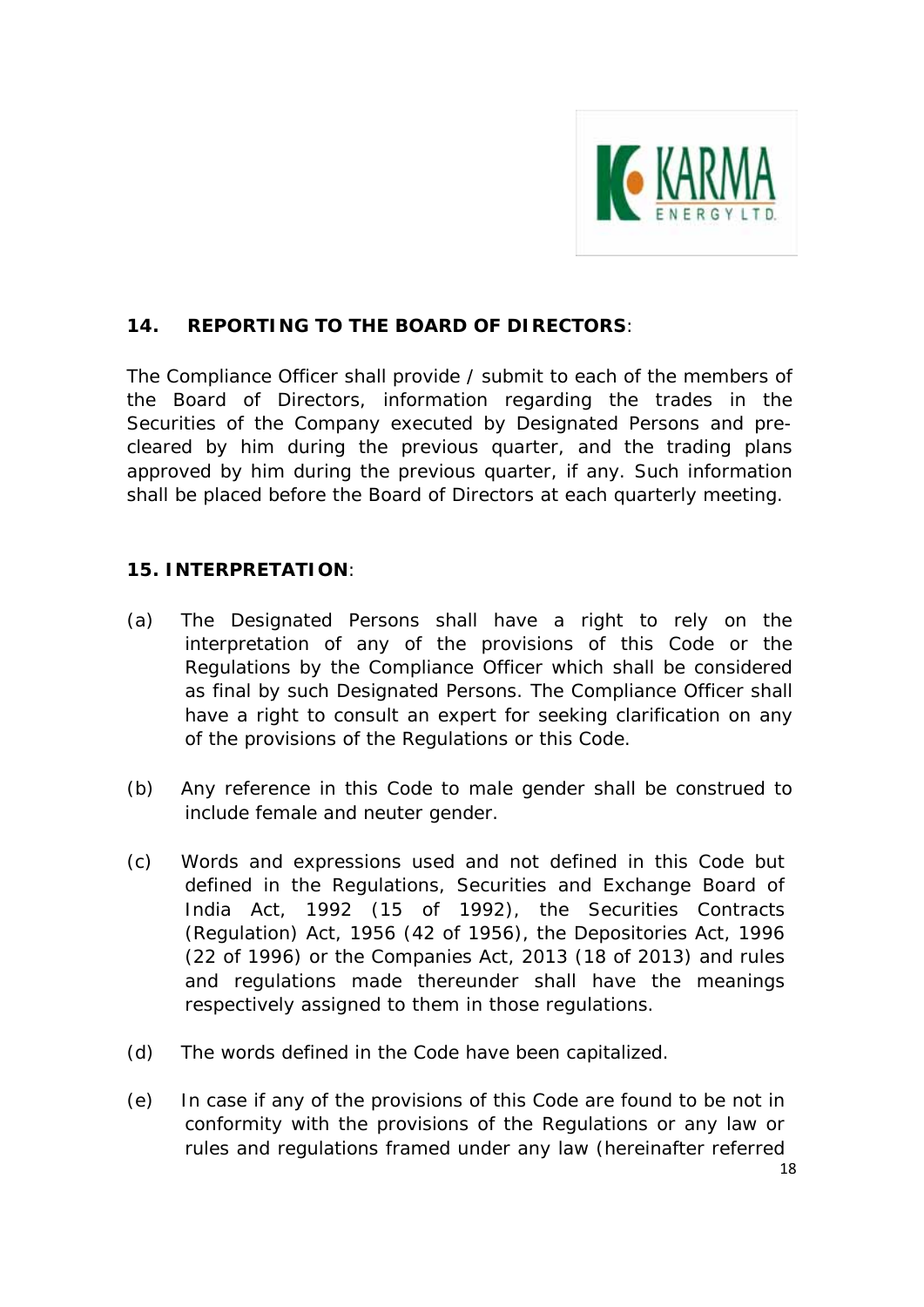

to as the provision of law) then the provision of law shall prevail over such provision of the Code. In such a case, the other provisions of this Code which are not in harmony with the provisions of the law shall continue to apply.

## **16. AMENDMENTS** :

The Board of Directors shall amend / modify the provisions of this Code from time to time, as may be necessary.

The formats attached with this Code may be modified by the Compliance Officer from time to time, as may be required, so however that such modification does not dilute any of the provisions of this Code or the Regulations.

\*\*\*\*\*\*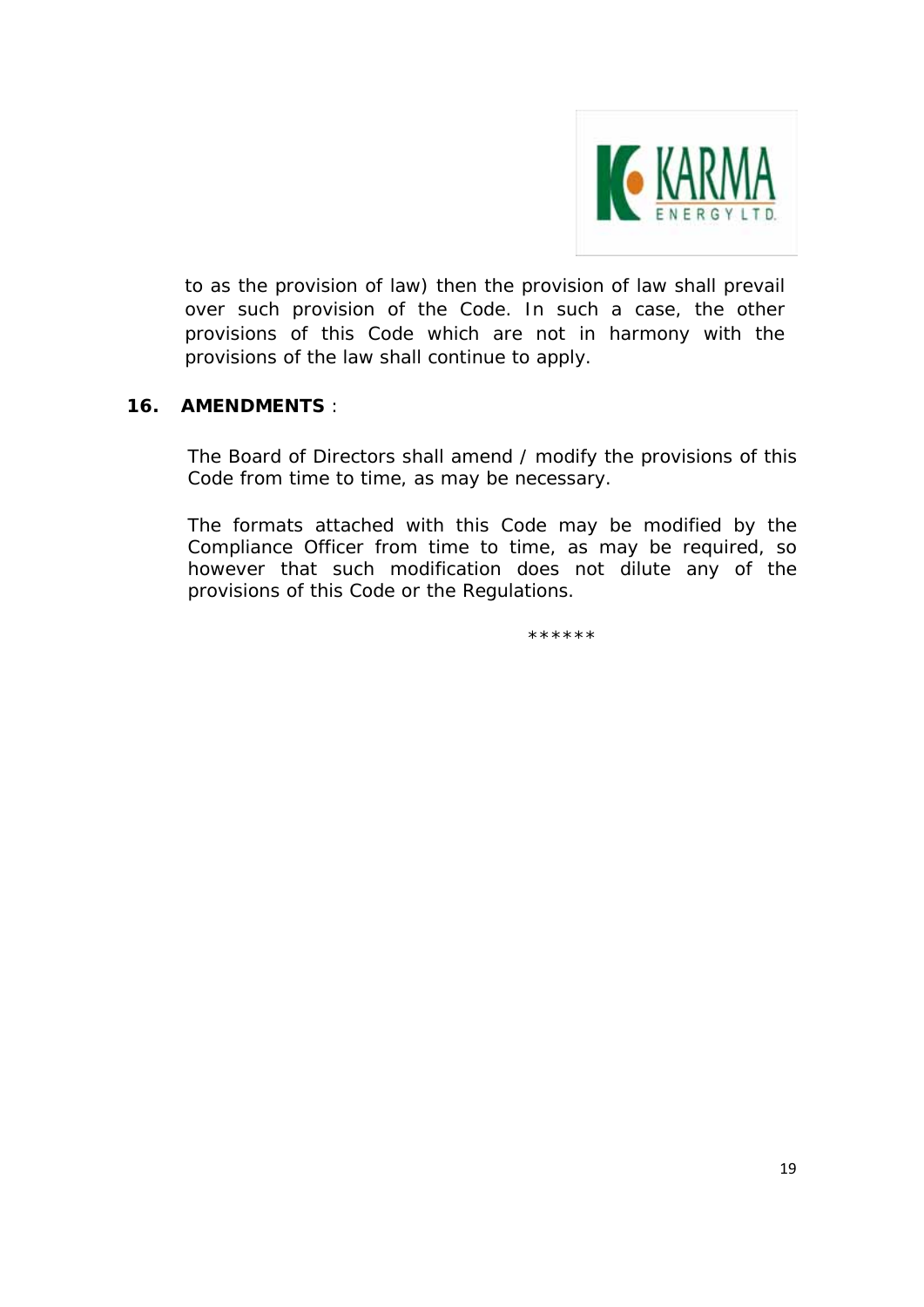#### **FORM A**

[Pursuant to Regulation 7 (1) (a) read with Regulation 6 (2) of Securities and Exchange Board of India (Prohibition of Insider Trading) Regulations, 2015 **(the Regulations) and clause 7(A)(i) of Karma Energy Limited – Insider Trading Code (the Code) ]**

Name of the company : **KARMA ENERGY LIMITED**

ISIN of the company : **INE725L01011**

Details of Securities held as on 15<sup>th</sup> May 2015, by Designated Persons, their Immediate Relatives and the persons for whom the Designated Person **takes trading decisions.**

| Name, PAN<br>No., CIN/DIN         | Category of<br>Person (Designated<br>Person / Immediate | Securities held as on<br>the date of regulation<br>coming<br>into force                             |     | % of | Open Interest of the Future<br>Shareholding contracts held as on the date of<br>regulation coming into force |                   | Open Interest of the Option<br>Contracts held as on the date of<br>regulation coming into force |                                   |  |
|-----------------------------------|---------------------------------------------------------|-----------------------------------------------------------------------------------------------------|-----|------|--------------------------------------------------------------------------------------------------------------|-------------------|-------------------------------------------------------------------------------------------------|-----------------------------------|--|
| & address<br>with contact<br>nos. | Relative/others etc.)                                   | Type of<br>security (For<br>eg. - Shares,<br>Warrants,<br>Convertible<br><b>Debentures</b><br>etc.) | No. |      | Number of<br>units (contracts Rupee terms<br>* lot size)                                                     | Notional value in | Number of<br><b>lunits</b><br>(contracts *<br>lot size)                                         | Notional value in Rupee<br>Iterms |  |
|                                   |                                                         |                                                                                                     |     |      |                                                                                                              |                   |                                                                                                 |                                   |  |

Signature:

Designation:

Date:

Place:

\*\*\*\*\*

- Notes : (i) Designated Persons as per the definition in the Code, include Promoters, Key Managerial Personnel (KMP) and Directors.
	- (ii) Immediate Relative means a spouse and includes parent, sibling and child of such person or of the spouse who is either dependent financially on such person, or consults such person in taking decisions relating to trading in securities.
	- (iii) This is a one time declaration to be submitted under the Regulations and the Code. The declaration has to be submitted within 30 days of 15<sup>th</sup> May 2015.
	- (iv) Securities shall have the meaning as defined under regulation 2(1)(i) of SEBI (Prohibition of Insider Trading) Regulations, 2015 and the Code 20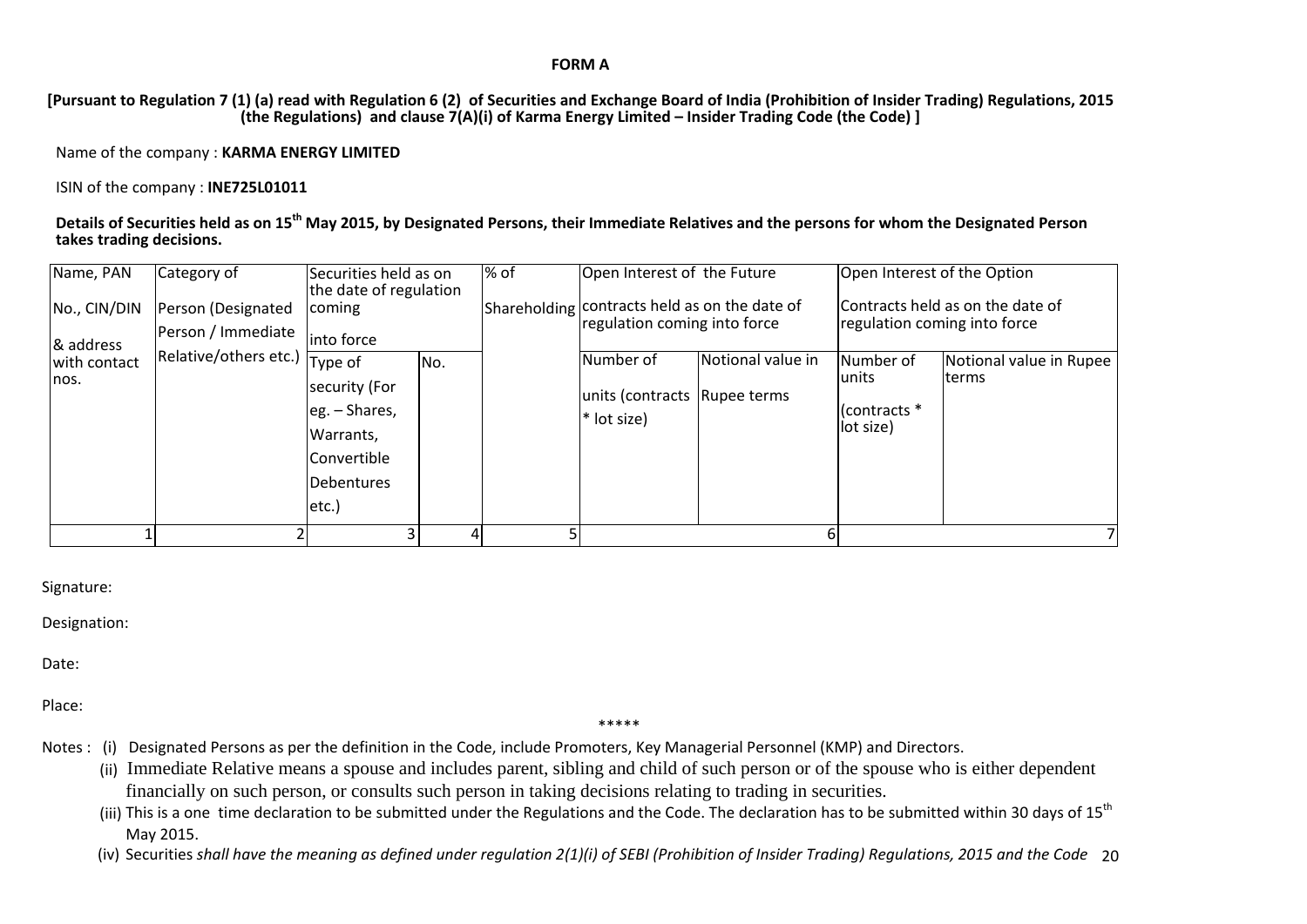#### **FORM B**

[Pursuant to Regulation 7 (1) (b) read with Regulation 6 (2) of Securities and Exchange Board of India (Prohibition of Insider Trading) Regulations, 2015 **(the Regulations) and clause 7(A)(ii) of Karma Energy Limited – Insider Trading Code (the Code) ]**

Name of the company : **KARMA ENERGY LIMITED**

ISIN of the company : **INE725L01011**

#### Details of Securities held by new Designated Person, as on the date of becoming a Designated Person, by Immediate Relatives of such Designated **Person and the persons for whom such Designated Person takes trading decisions.**

| Name, PAN                 | Category of                            | Securities held as on<br>the date of regulation                                                     |     | % of | Open Interest of the Future                                                   |                   |                                                                  | Open Interest of the Option              |  |  |
|---------------------------|----------------------------------------|-----------------------------------------------------------------------------------------------------|-----|------|-------------------------------------------------------------------------------|-------------------|------------------------------------------------------------------|------------------------------------------|--|--|
| No., CIN/DIN<br>& address | Person (Designated<br>Person/Immediate | coming<br>into force                                                                                |     |      | Shareholding contracts held as on the date of<br>regulation coming into force |                   | Contracts held as on the date of<br>regulation coming into force |                                          |  |  |
| with contact<br>nos.      | Relative/others etc.)                  | Type of<br>security (For<br>eg. - Shares,<br>Warrants,<br>Convertible<br><b>Debentures</b><br>etc.) | No. |      | Number of<br>units (contracts Rupee terms<br>* lot size)                      | Notional value in | Number of<br>lunits<br>(contracts *<br>lot size)                 | Notional value in Rupee<br><b>Iterms</b> |  |  |
|                           |                                        |                                                                                                     |     |      |                                                                               |                   |                                                                  |                                          |  |  |

Signature:

Designation:

Date:

Place:

#### \*\*\*\*\*

- Notes : (i) Designated Persons as per the definition in the Code, include Promoters, Key Managerial Personnel (KMP) and Directors.
	- (ii) Immediate Relative means a spouse and includes parent, sibling and child of such person or of the spouse who is either dependent financially on such person, or consults such person in taking decisions relating to trading in securities.
	- (iii) This is <sup>a</sup> one time declaration to be submitted under the Regulations and the Code. The declaration has to be submitted within 7 days of <sup>a</sup> person becoming <sup>a</sup> Designated Person.
	- (iv) Securities shall have the meaning as defined under regulation 2(1)(i) of SEBI (Prohibition of Insider Trading) Regulations, 2015 and the Code  $\,$   $^{21}$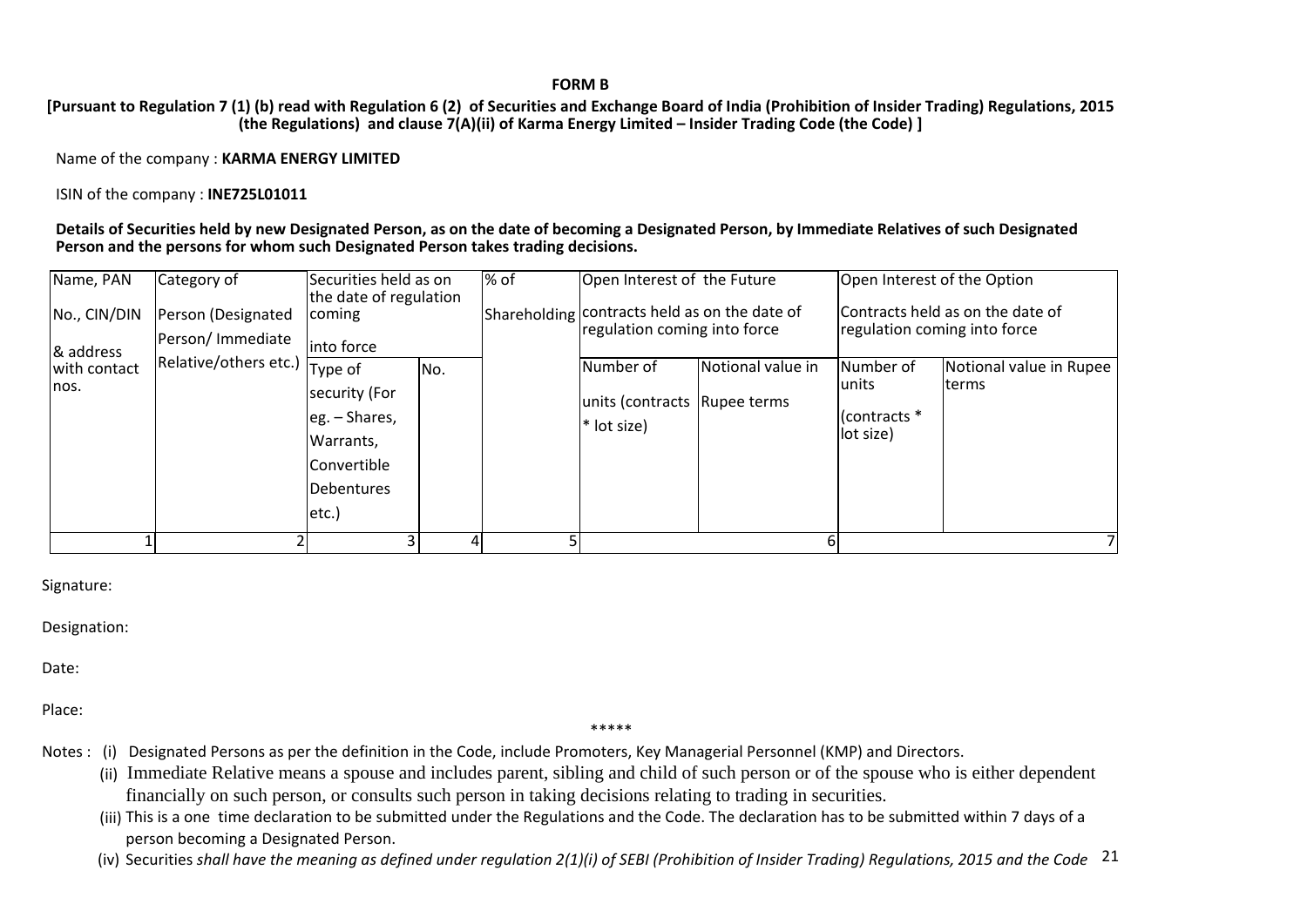**FORM C**

[Pursuant to Regulation 7 (2) read with Regulation 6 (2) of Securities and Exchange Board of India (Prohibition of Insider Trading) Regulations, 2015 (the **Regulations) and clause 7(B)(i) of Karma Energy Limited – Insider Trading Code (the Code) ]**

Name of the company : **KARMA ENERGY LIMITED**

ISIN of the company : **INE725L01011**

#### Details of change in holding of Securities of Designated Persons their Immediate Relatives and persons for whom the Designated Person takes **trading decisions or other employee.**

| Name,                                 | <b>Category</b>                      | Securities held prior Securities                              |                                                                 |    | % of<br>shareholding |                  | Date of        |    | Date of | Mode of                                                        | Trading in derivatives (Specify type<br>of contract, Futures or Options etc) |                                                   |       |                                                 |           |
|---------------------------------------|--------------------------------------|---------------------------------------------------------------|-----------------------------------------------------------------|----|----------------------|------------------|----------------|----|---------|----------------------------------------------------------------|------------------------------------------------------------------------------|---------------------------------------------------|-------|-------------------------------------------------|-----------|
| PAN No.,                              | of Person                            |                                                               | acquisition/disposal acquired/Dispose d                         |    |                      |                  | allotment      |    |         | intimatio acquisition                                          |                                                                              |                                                   |       |                                                 | the trade |
| CIN/DIN,                              | Designate                            |                                                               |                                                                 |    |                      |                  | advice/        |    | In to   | (market)                                                       |                                                                              |                                                   |       |                                                 | was       |
|                                       | d Person/                            |                                                               |                                                                 |    |                      |                  | acquisition of |    |         | company purchase/pu                                            |                                                                              |                                                   |       |                                                 |           |
| 8<br>address                          | Employee                             |                                                               |                                                                 |    |                      |                  | shares/        |    |         | blic                                                           |                                                                              |                                                   |       |                                                 | executed  |
| lof.                                  | immediat e Type of                   |                                                               | No. Type of security (For No. Pre                               |    |                      | Post             | From           | To |         |                                                                | Buy                                                                          |                                                   | Sell  |                                                 |           |
| Designat<br>ed<br>Person/<br>Employee | relative/<br><b>lothers</b><br>etc.) | security (For<br>$leg. - Shares,$<br>Warrants,<br>Convertible | $leg. - Shares,$<br>Warrants, Convertib<br>le Debenture s etc.) |    | transa<br>ction      | Itransa<br>ction |                |    |         | rights/<br>preferential<br>offer / off<br>market/<br>linter-se | Value                                                                        | Number<br>lof units<br>(contracts)<br>* lot size) | Value | Number<br>lof units<br>Contracts<br>* lot size) |           |
| with<br>contact                       |                                      | Debenture s<br>etc.)                                          |                                                                 |    |                      |                  |                |    |         | transfer etc.                                                  |                                                                              |                                                   |       |                                                 |           |
| nos.                                  |                                      |                                                               |                                                                 |    |                      |                  |                |    |         |                                                                |                                                                              |                                                   |       |                                                 |           |
|                                       |                                      | 31                                                            |                                                                 | 61 |                      |                  | 9              |    | 11      | 12                                                             | 13                                                                           | 14                                                | 15    | 16                                              | 17        |

î.

Signature:

Designation:

Date:

Place:

\*\*\*\*\*

Notes : (i) Designated Persons as per the definition in the Code, include Promoters, Key Managerial Personnel (KMP) and Directors.

(ii) Immediate Relative means a spouse and includes parent, sibling and child of such person or of the spouse who is either dependent financially on such person, or consults such person in taking decisions relating to trading in securities.

(iii) This is declaration to be submitted under the Regulations and the Code. The declaration has to be submitted within 2 trading days of the dealing in the Securities of the Company which breaches the threshold limit as defined in clause 7(B)(i) of the Code.

(iv) Securities shall have the meaning as defined under regulation 2(1)(i) of SEBI (Prohibition of Insider Trading) Regulations, 2015 and the Code

22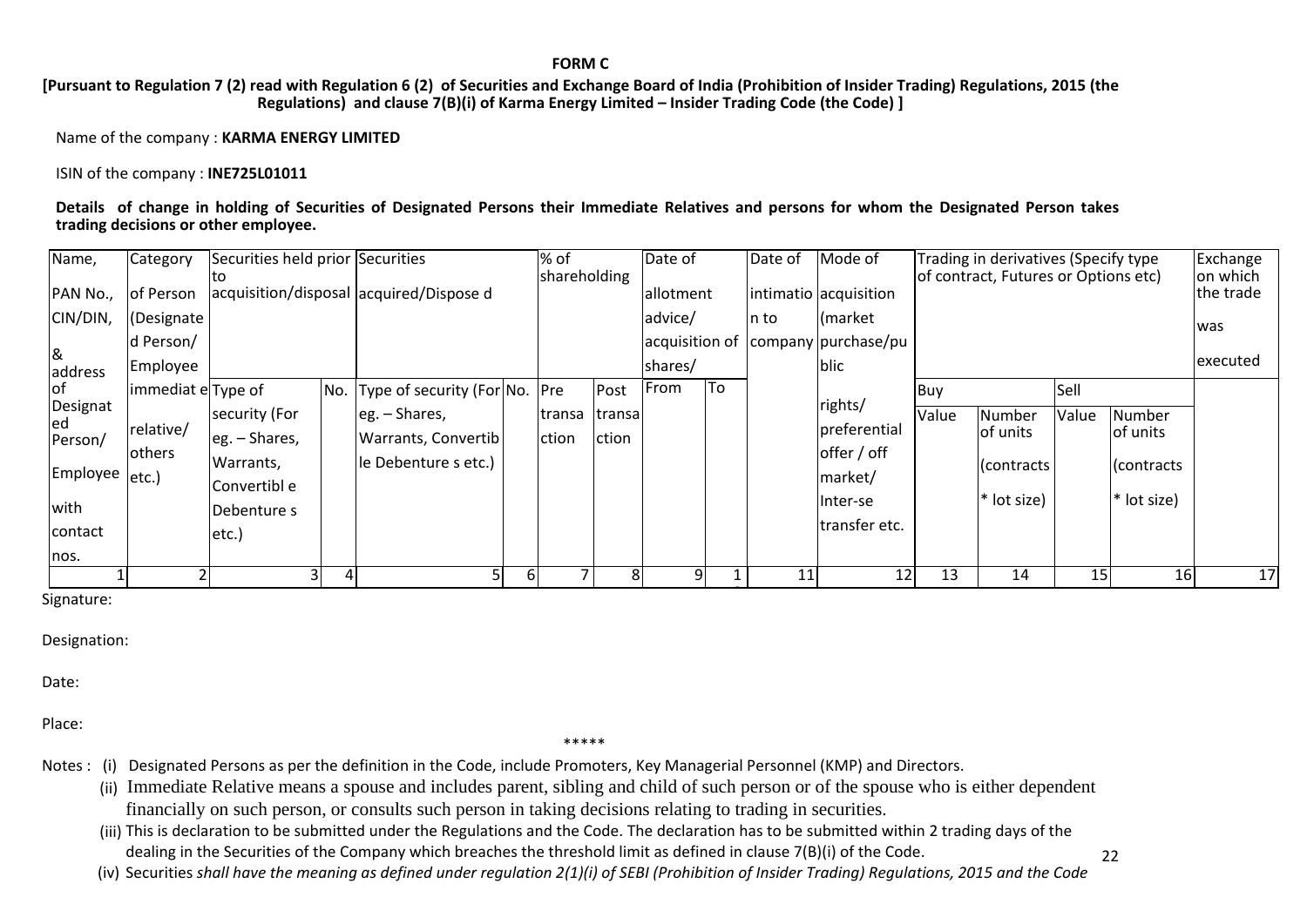#### **FORM D**

#### [Pursuant to Regulation 7 (3) read with Regulation 6 (2) of Securities and Exchange Board of India (Prohibition of Insider Trading) Regulations, 2015 (the **Regulations) and clause 7(B)(ii) of Karma Energy Limited – Insider Trading Code (the Code) ]**

Name of the company : **KARMA ENERGY LIMITED**

ISIN of the company : **INE725L01011**

Details of Securities held by Designated Person, as at the end of each financial year (i.e. on 31<sup>st</sup> March of each year), by Immediate Relatives of such **Designated Person and the persons for whom such Designated Person takes trading decisions.**

| Name, PAN                 | Category of                            | Securities held as on<br>the date of regulation                                                      |     | % of | Open Interest of the Future<br>Open Interest of the Option                    |                                                                               |                                                         |                                                                  |  |  |
|---------------------------|----------------------------------------|------------------------------------------------------------------------------------------------------|-----|------|-------------------------------------------------------------------------------|-------------------------------------------------------------------------------|---------------------------------------------------------|------------------------------------------------------------------|--|--|
| No., CIN/DIN<br>& address | Person (Designated<br>Person/Immediate | <b>coming</b><br>linto force                                                                         |     |      |                                                                               | Shareholding contracts held as on the date of<br>regulation coming into force |                                                         | Contracts held as on the date of<br>regulation coming into force |  |  |
| with contact<br>nos.      | Relative/others etc.)                  | Type of<br>security (For<br>leg. - Shares,<br>Warrants,<br><b>Convertible</b><br>Debentures<br>etc.) | No. |      | Notional value in<br>Number of<br>units (contracts Rupee terms<br>* lot size) |                                                                               | Number of<br><b>lunits</b><br>(contracts *<br>lot size) | Notional value in Rupee<br><b>Iterms</b>                         |  |  |
|                           |                                        |                                                                                                      |     |      |                                                                               |                                                                               |                                                         |                                                                  |  |  |

Signature:

Designation:

Date:

Place:

\*\*\*\*\*

- Notes : (i) Designated Persons as per the definition in the Code, include Promoters, Key Managerial Personnel (KMP) and Directors.
	- (ii) Immediate Relative means a spouse and includes parent, sibling and child of such person or of the spouse who is either dependent financially on such person, or consults such person in taking decisions relating to trading in securities.
	- (iii) This is <sup>a</sup> continual declaration. The declaration has to be submitted within 30 days from the end of each financial year.
	- (iv) Securities shall have the meaning as defined under regulation 2(1)(i) of SEBI (Prohibition of Insider Trading) Regulations, 2015 and the Code <sub>23</sub>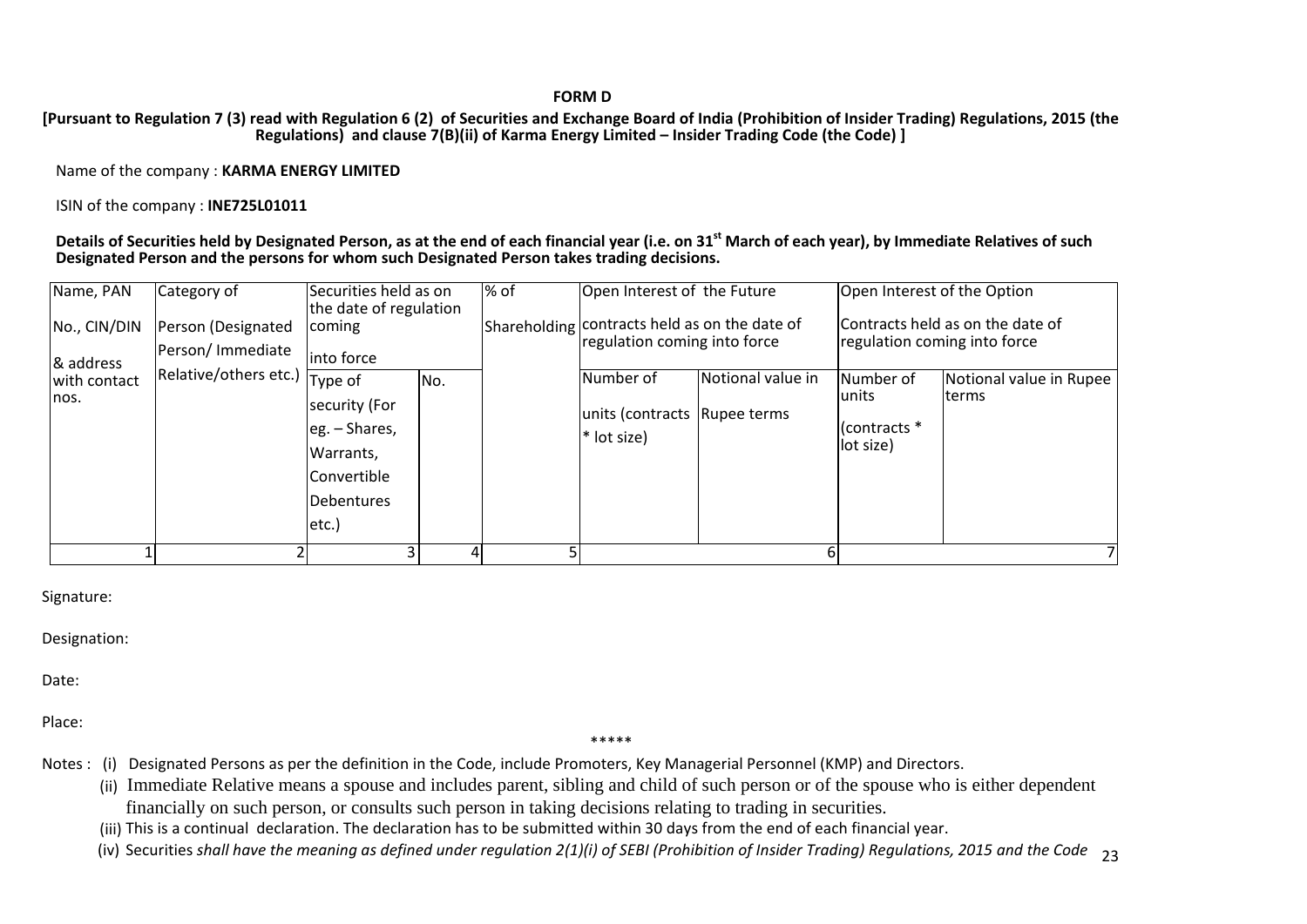## **FORM E** APPLICATIONFOR PRE-CLEARING OF DEAL IN SECURITIES

[Pursuant to clause 10 (a) of Karma Energy Limited – Insider Trading Code]

To

The Compliance Officer, Karma Energy Limited

I intend to sell / purchase / otherwise deal in the securities of the Company, as mentioned below. Kindly grant approval for the deal.

| Name,<br>PAN No.,<br>CIN/DIN,<br>8<br>address<br><b>of</b> | the date of<br>application |   | Securities held as on Securities proposed to be \% of<br>acquired / sold /<br>otherwise disposed off |    | shareholding |        | Mode of the<br>proposed deal<br>market <br>purchase /sell,<br>pu blic rights/<br>preferential offer<br>off market<br>purchase / sell,<br>Inter-se transfer |       | Trading in derivatives (Specify type of<br>contract, Futures or Options etc) | Exchange on<br>which the<br>trade is<br>proposed to<br>be executed. |               |    |    |
|------------------------------------------------------------|----------------------------|---|------------------------------------------------------------------------------------------------------|----|--------------|--------|------------------------------------------------------------------------------------------------------------------------------------------------------------|-------|------------------------------------------------------------------------------|---------------------------------------------------------------------|---------------|----|----|
| Designat<br>led                                            | Type of                    |   | No. Type of security (For No. Pre                                                                    |    |              | Post   | etc.)                                                                                                                                                      | Buy   |                                                                              | Sell                                                                |               |    |    |
| Person                                                     | security (For              |   | $\left  \right $ eg. – Shares,                                                                       |    | transa       | transa |                                                                                                                                                            | Value | <b>Number</b>                                                                | Value                                                               | <b>Number</b> | of |    |
| with<br>contact                                            | eg. - Shares,              |   | <b>Warrants, Convertib</b>                                                                           |    | ction        | ction  |                                                                                                                                                            |       | of units                                                                     |                                                                     | lunits        |    |    |
| nos.                                                       | Warrants,                  |   | le Debenture s etc.)                                                                                 |    |              |        |                                                                                                                                                            |       | Contracts                                                                    |                                                                     | (contracts)   |    |    |
|                                                            | Convertibl e               |   |                                                                                                      |    |              |        |                                                                                                                                                            |       | * lot size)                                                                  |                                                                     | * lot size)   |    |    |
|                                                            | Debenture s                |   |                                                                                                      |    |              |        |                                                                                                                                                            |       |                                                                              |                                                                     |               |    |    |
|                                                            | etc.                       |   |                                                                                                      |    |              |        |                                                                                                                                                            |       |                                                                              |                                                                     |               |    |    |
|                                                            |                            |   |                                                                                                      |    |              |        |                                                                                                                                                            |       |                                                                              |                                                                     |               |    |    |
|                                                            |                            | 4 |                                                                                                      | 61 |              | 8      | 12                                                                                                                                                         | 13    | 14                                                                           | 15                                                                  |               | 16 | 17 |

Signature:

Date:

### PRE-CLEARANCE ORDER

The aforesaid deal has been approved / cleared. The deal must be completed within 7 Trading Days from the date of this approval. In case of failure to do so, fresh application shall be made for the pre-clearance of the deal.

Stamp & Signature of the Compliance Officer / Person in-charge :

Date: